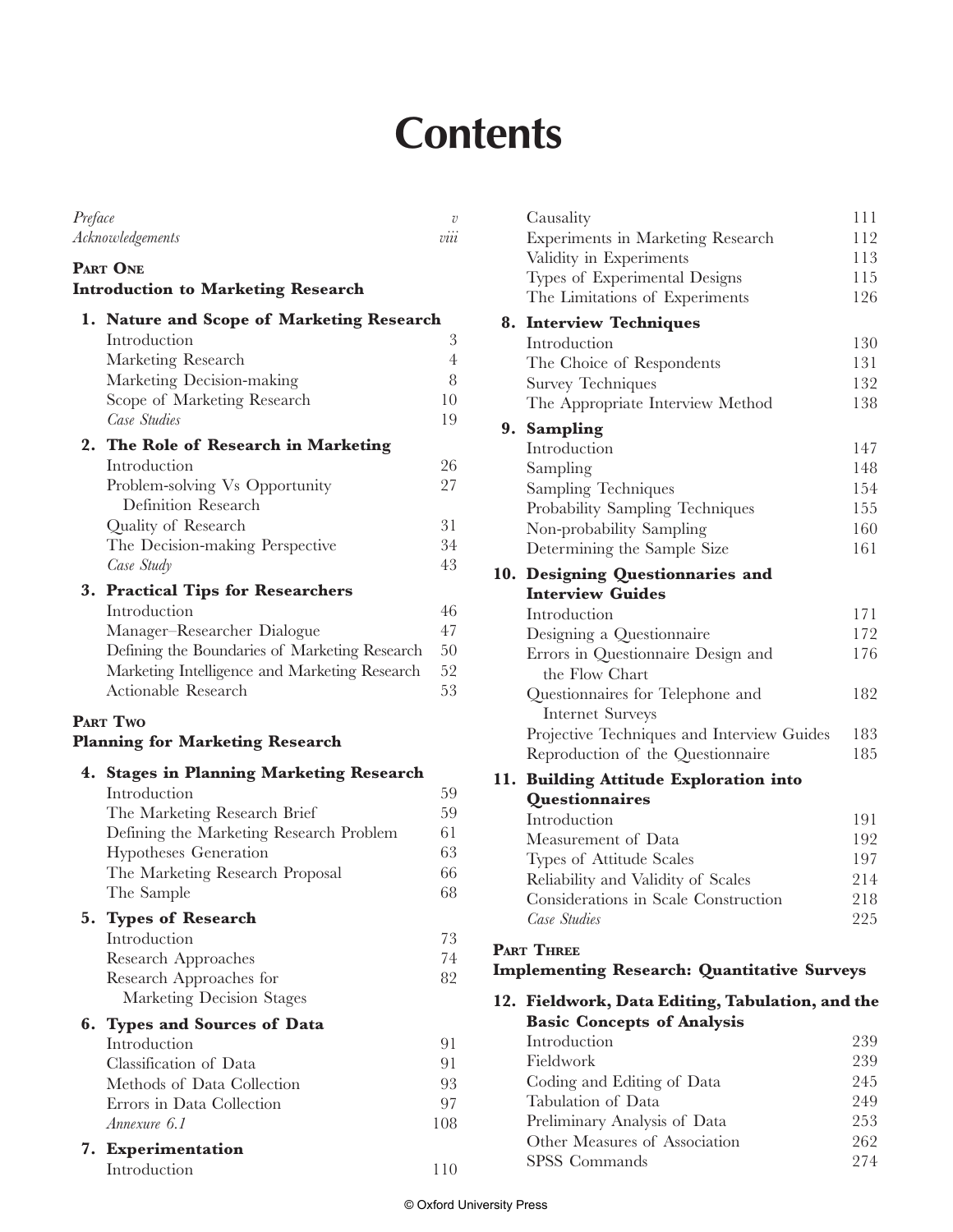| 13. Specific Techniques for Analysis of Data |     |  |  |  |  |
|----------------------------------------------|-----|--|--|--|--|
| Introduction                                 | 291 |  |  |  |  |
| Parametric and Non-parametric Tests          | 292 |  |  |  |  |
| Parametric Tests                             | 293 |  |  |  |  |
| Non-parametric Tests                         | 300 |  |  |  |  |
| 14. Computer Based Techniques of             |     |  |  |  |  |
| Data Analysis                                |     |  |  |  |  |
| Introduction                                 | 314 |  |  |  |  |
| Reduction and Grouping of Data               | 314 |  |  |  |  |
| Discriminant Analysis                        | 316 |  |  |  |  |
| Factor Analysis                              | 325 |  |  |  |  |
| Cluster Analysis                             | 331 |  |  |  |  |
| Multidimensional Scaling                     | 346 |  |  |  |  |
| Conjoint Analysis                            | 360 |  |  |  |  |
| The Influence of Data Analysis on            | 369 |  |  |  |  |
| Research Design                              |     |  |  |  |  |
| Case Studies                                 | 376 |  |  |  |  |
| Annexure 14.1                                | 386 |  |  |  |  |
| Annexure 14.2                                | 390 |  |  |  |  |
| Annexure 14.3                                | 399 |  |  |  |  |
| Annexure 14.4                                | 410 |  |  |  |  |
|                                              |     |  |  |  |  |

#### **PART FOUR**

#### **Qualitative Research and its Implementation**

#### **15. Qualitative Research**

| Introduction                                  | 415 |
|-----------------------------------------------|-----|
| Qualitative Research                          | 416 |
| Skills Required in a Qualitative Researcher   | 426 |
| Client-Researcher Relationship                | 428 |
| Forte of Qualitative Research                 | 429 |
| Qualitative Research vs Quantitative research | 429 |
| Relationship between Qualitative and          | 431 |
| Quantitative Research                         |     |
| Strengths and Limitations of                  | 434 |
| Qualitative Research                          |     |
| Commencement of the                           | 437 |
| Qualitative Research Study                    |     |
| Case Study                                    | 447 |
| Annexure 15.1                                 | 452 |
| Annexure 15.2                                 | 455 |
| Annexure 15.3                                 | 459 |
| 16. Qualitative Research Methodology          |     |
| Introduction                                  | 463 |
| Methodological Frameworks of                  | 464 |
| Qualitative Research                          |     |
| Focus Group Discussions                       | 464 |
| Organization in Focus Group Discussions       | 466 |
| In-depth Interview                            | 472 |
| Flow of Communication in                      | 473 |
| In-depth Interviews                           |     |
| Variations in Qualitative                     | 477 |
| Research Methodology                          |     |
| Role, Demeanour, and Skills of a Moderator    | 478 |

| Guidelines for Effective Moderation   | 479 |
|---------------------------------------|-----|
| Moderation of Focus Group Discussions | 486 |
| Projective Techniques                 | 487 |
| Types of Projective Techniques        | 488 |
| Specific Projective Techniques        | 491 |
| The Innovative Methodologies of       | 495 |
| Qualitative Research                  |     |
| Case Study                            | 505 |
|                                       |     |

#### **17. Analysis and Interpretation of Qualitative Research Data**

| Introduction                                  | 511 |
|-----------------------------------------------|-----|
| Qualitative Research Analysis                 | 512 |
| Process of Qualitative Research Analysis      | 518 |
| Content Analysis of the Transcripts and       | 519 |
| Video Tapes                                   |     |
| Analysis Approach for Qualitative Research    | 524 |
| Customized Analysis of Qualitative Data       | 527 |
| Data Interpretation in Qualitative            | 533 |
| Research Analysis                             |     |
| Presentation of Qualitative Analysis Findings | 536 |
| Analysis and Interpretation                   | 539 |
| Case Study                                    | 542 |

#### **PART FIVE**

#### **Getting Meaning Out of Data and its Application**

| 18. Report Writing and Presentation      |                                                                                                              |
|------------------------------------------|--------------------------------------------------------------------------------------------------------------|
| Introduction                             | 549                                                                                                          |
| A Marketing Research Report              | 549                                                                                                          |
| Presentation of a Marketing              | 557                                                                                                          |
| Research Report                          |                                                                                                              |
| Ethical Issues in Marketing              | 558                                                                                                          |
| <b>Research Report Writing</b>           |                                                                                                              |
|                                          |                                                                                                              |
| <b>Research Reports</b>                  |                                                                                                              |
| Introduction                             | 562                                                                                                          |
| The Marketing Research Report            | 562                                                                                                          |
| <b>Using Marketing Research</b>          | 566                                                                                                          |
|                                          |                                                                                                              |
| Introduction                             | 572                                                                                                          |
|                                          | 573                                                                                                          |
| <b>Market Situations</b>                 |                                                                                                              |
| Marketing Research During Various        | 579                                                                                                          |
| Product Life Cycle Stages                |                                                                                                              |
| Market Research Models for Effective     | 583                                                                                                          |
| Marketing Mix                            |                                                                                                              |
| Other Applications of Marketing Research | 586                                                                                                          |
| Marketing Research and Brand Positioning | 587                                                                                                          |
| Research for Market Segmentation         | 591                                                                                                          |
| Research for Market Forecasting          | 592                                                                                                          |
| Research for Developing and Evaluating   | 595                                                                                                          |
| Marketing Strategies                     |                                                                                                              |
| Index                                    | 602                                                                                                          |
|                                          | 19. Interpretation of Marketing<br>20. Applications of Marketing Research<br>Marketing Research for Specific |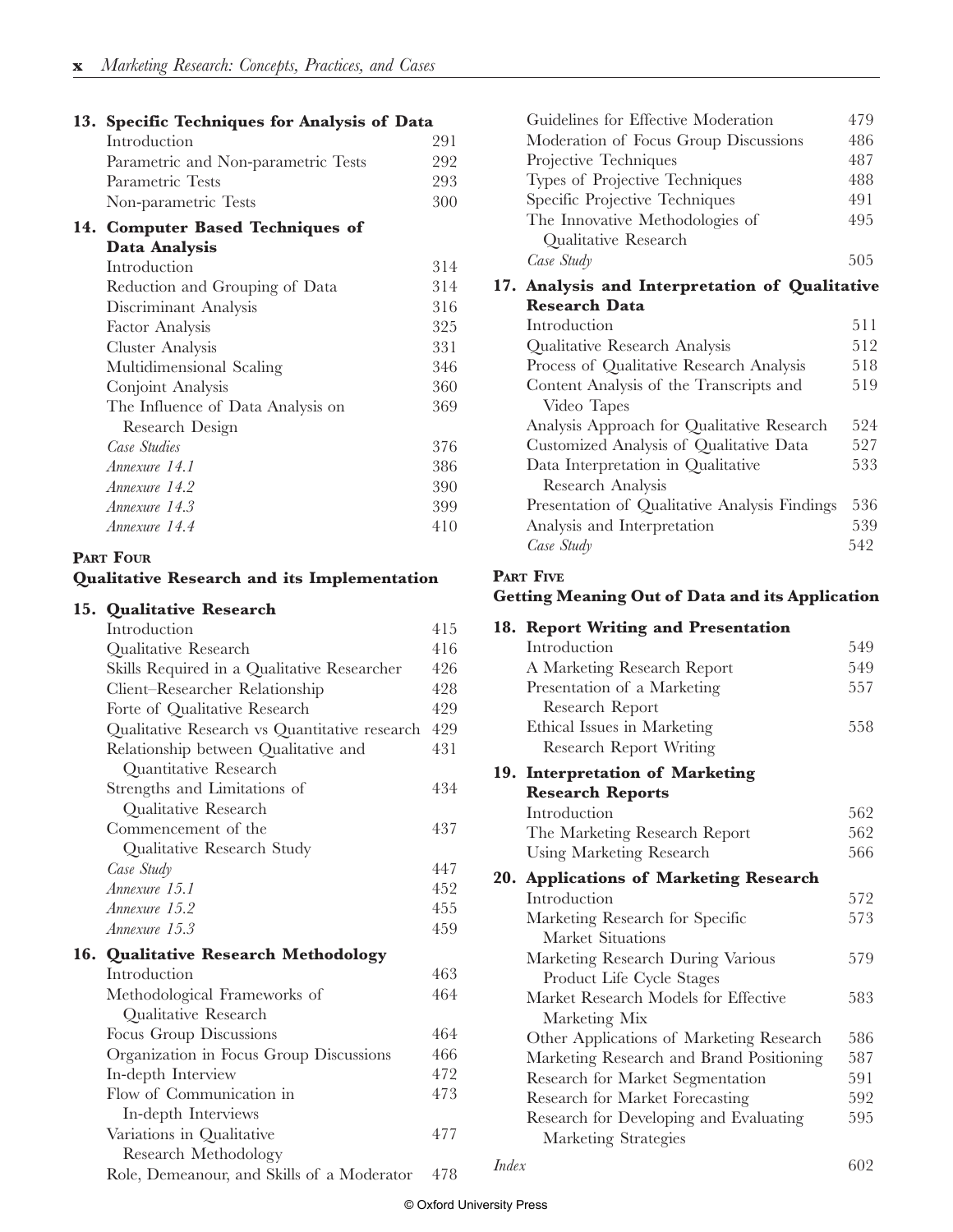# **1**

# **Nature and Scope of Marketing Research**

### OBJECTIVES

After reading this chapter, the readers will be able to understand:

- $\blacksquare$  the concept of marketing research as distinct from information gathering
- $\blacksquare$  the need for marketing research
- - $\blacksquare$  the scope of marketing research
- $\quad \blacksquare$  the role of marketing research in marketing decision-making

# **INTRODUCTION**

The concept of marketing is relevant only in a competitive environment. In a controlled or monopolistic market, with limited options for the satisfaction of a consumer's need, the marketer has little or no incentive to understand this need or to find the 'best' means of satisfying it. It is enough to be present in the market, and sometimes not even that—the customer has no choice but to wait for the market to change. As competition grows, the consumer is presented with alternative means of need satisfaction and marketing comes into its own. In order to garner a share of the consumer's purse, it becomes imperative for each player in the market to try and offer the consumer a means of satisfying the need that is demonstrably better than what the competitors offer.

Examples of such changed market circumstances abound in all economies. There is the case of the first commercially marketed automobile, the Model 'T' Ford. The story has gone down in marketing history as the prime example of marketing arrogance in the absence of competition, since Mr Henry Ford decreed that customers could have the car in any colour, 'as long as it was black'. Today, if a company wants to sell more cars, it is not only the colour of the car that is governed by consumer choice, but just about every aspect of the vehicle.

The Indian economy offers an endless list of such examples from the 'pre-liberalization era' till today. One such famous instance is the manner in which the Indian market for domestic air travel has changed from the time Indian Airlines (now called 'Indian') ruled the Indian skies in solitary splendour to the crowded skies of today, where Jet Airways, Air Sahara, and now Air Deccan, all vie for an ever-increasing share of the same business. Under these changed circumstances, it has become imperative to spend time and effort trying to understand consumer requirements in order to stay ahead of other players in the game and succeed in any venture.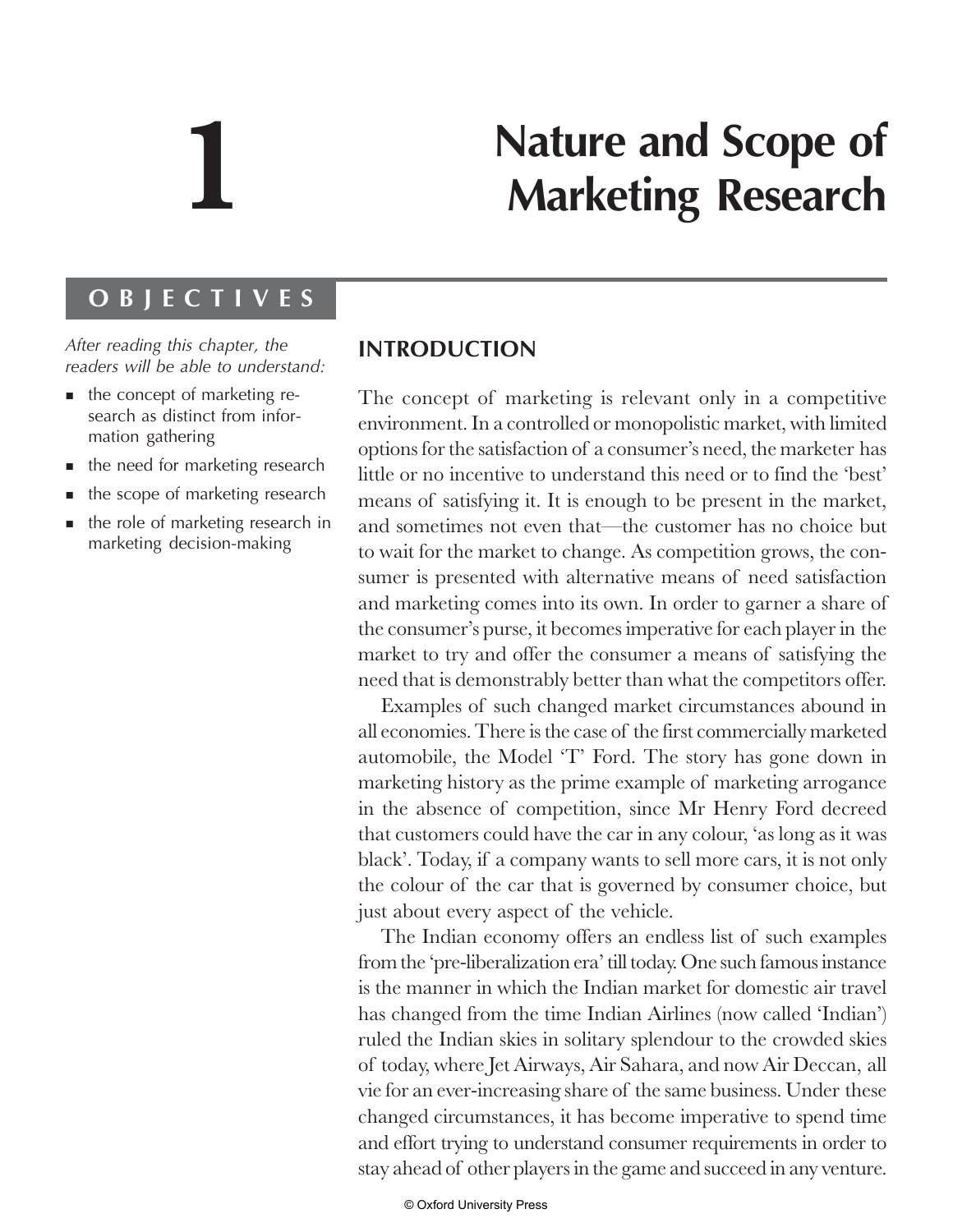As the market gets more competitive, at times it becomes more crucial to not merely understand but even anticipate consumer requirements. Concepts of marketing as well as commonsense thus tell us that success in business is greatly dependent on identifying stated or latent customer needs and satisfying them better than the competition. Briefly put, marketing research is this process of identifying customer needs and determining how best to satisfy them.

The need for marketing research has grown in the past few decades with growth in the quantum and sophistication of competition on the one hand, and the consumer's ability, with rising incomes, to use choice criteria other than the lowest price on the other hand. Marketing research is no longer regarded as merely a 'large company activity', but is increasingly being seen as an essential tool for corporate survival. The relevance of marketing research in Indian markets will increase multifold as the economy opens up in the coming decades. As markets evolve and competition intensifies, marketing research will be needed more than ever for effective and speedy decision-making, in order to

- (a) reduce the cost of wrong decisions,
- (b) reduce time-to-market when getting there ahead of the competition is critical for survival and growth, and
- (c) find ways of keeping the customer.

The sections that follow in this chapter discuss these issues in greater detail. First, we look at the concept of marketing research and its role in marketing decision-making. Then we distinguish marketing research from data and information. This distinction is an important one in marketing decision-making. Both data and information are essential components of research, but will not always suffice by themselves for decision-making.

# MARKETING RESEARCH

An organization may adopt four distinct routes when introducing a new market-offering (be it products, services, or ideas):

- (a) utilization of existing physical resources
- (b) utilization of skills and knowledge available within the organization
- (c) identification of a gap in the market, i.e., identified or latent consumer dissatisfaction with the current means of need satisfaction
- (d) identification of an unmet need

The first two are internal methods, i.e., based on the organization's strengths, while the third and the fourth are external, owing their origin to identification of opportunities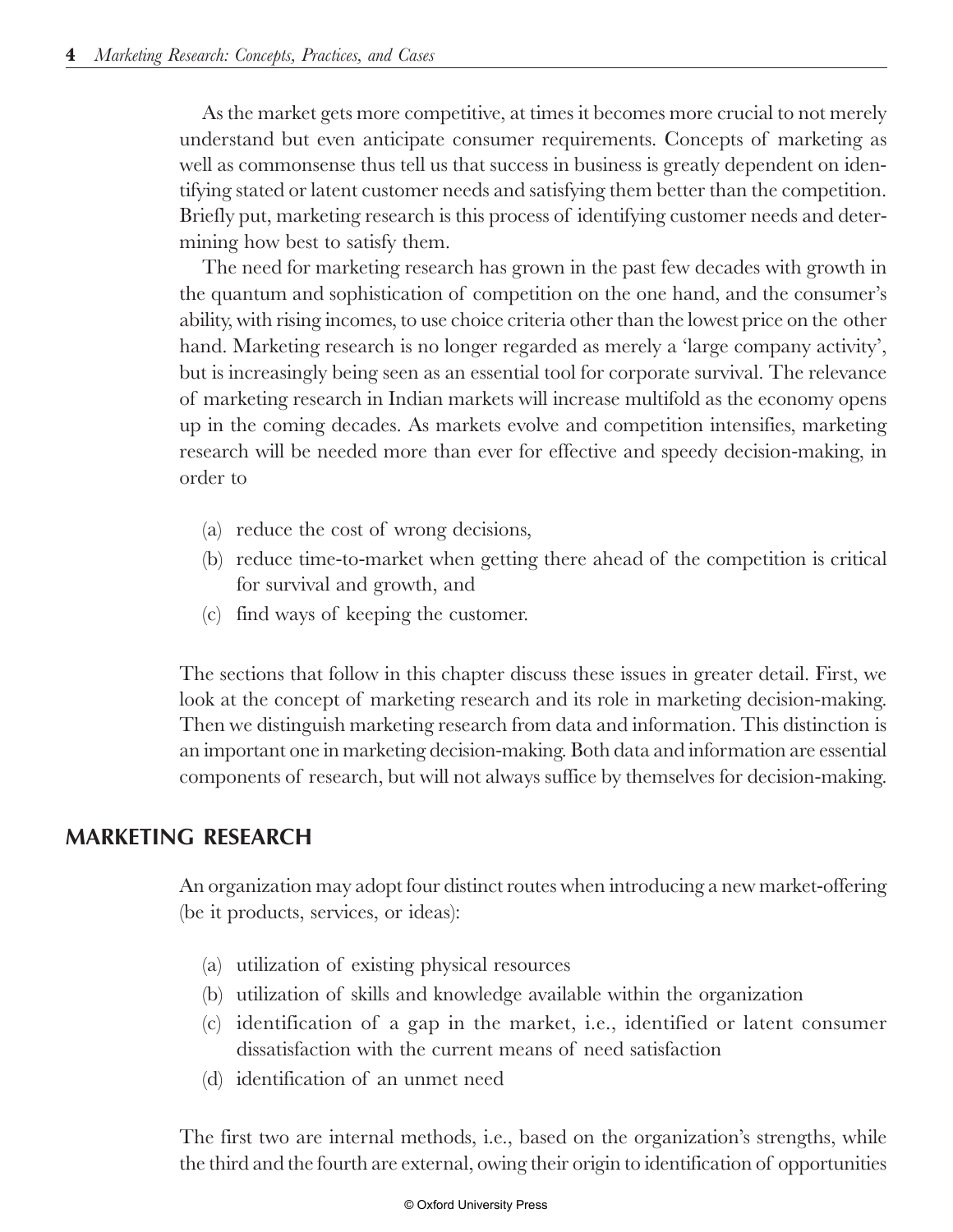in the market environment. Similarly, long-term strategies for organizational survival and growth may adopt any of these four routes.

Companies may often develop and introduce new market-offerings/marketing strategies on the strength of their resources and skills rather than on any detailed study of anticipated consumer needs or market opportunities. However, developing a product or a strategy on the basis of an organization's strengths without considering consumer requirements involves the inherent risk that there may not be much demand for what has been developed, or that the strategy may have been devised without taking all relevant environmental factors into account and may, therefore, fail to deliver the objectives it aims at.

# The Need for Marketing Research

Can we assume that there can be no success in business without identification of consumer needs and developing the means of satisfying them, i.e., without marketing research? Organizations and individuals have been running businesses ever since humans can remember, and success has been achieved at least as often as failure. This success has not always been based on formal marketing research, which is a relatively new discipline. Thus, marketing research is not essential to business in the sense that production and finance are.

Why and when is marketing research needed? The basic function of all information is to reduce risk, and marketing research in particular serves to reduce marketing risk embedded in the 'consumer need identification' activity mentioned earlier. The greater the understanding of consumer needs, the higher are the chances of the organization

#### Sony's Walkman

The Sony walkman is today counted among those new products of the twentieth century that changed the definition of what a 'new product' meant—to the consumers and to the manufacturers. In the dictionary of new product development, it is treated as a classic example of what 'discontinuous innovation' means. It changed forever the way consumers listened to music and extended the definitions of 'privacy', 'mobility', and 'convenience' in the context of listening to music. How did the product originate? This is what Akio Morita, the founder of Sony, has to say: 'Our plan is to lead the public with new products rather than ask them what kind of products they want. The public does not know what is possible, but we do. So instead of doing a lot of market research, we refine our thinking on a product and its use and try to create a market for it by educating and communicating with the public... I knew from my own experience at home that young people cannot seem to live without music. Almost everybody has a stereo at home and in the car. In New York, even in Tokyo, I had seen people with big tape players and radios perched on their shoulders blaring out music... Ibuka's complaint set me into motion. I ordered our engineers to take one of our reliable small cassette tape recorders we called Pressman, strip out the recording circuit and the speaker, and replace them with a stereo amplifier. I outlined the other details I wanted, which included very lightweight headphones that turned out to be one of the most difficult parts of the Walkman project... The idea took hold and from the very beginning the Walkman was a runaway success.′ Marketing research seems to have had no role to play in the development and marketing of an innovation of this kind.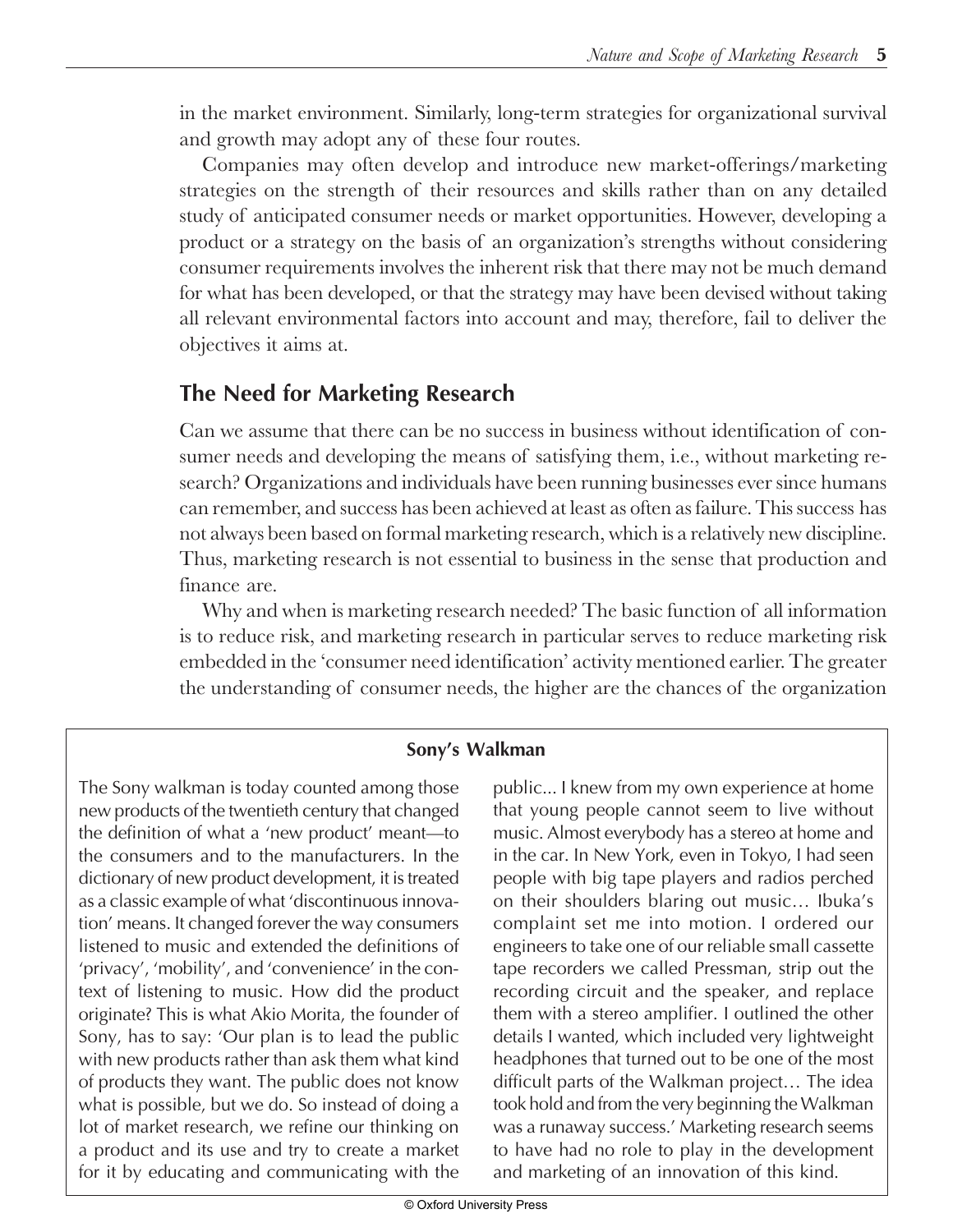being able to develop a market-offering that answers these needs accurately and substantially, assuming of course that the organization has the competencies to develop and market such an offering.

This will lower various risks, such as customer dissatisfaction, product failure, inventory pile-ups, and the resultant increase in costs. The greater the uncertainty involved in marketing decisions, for example, new product category decisions, the greater the need for information relating to an understanding of customer behaviour and the environment, or what may broadly be termed marketing research.

The Indian market has evolved to such levels only in the last few decades. As competition has grown, companies have become increasingly wary of entering the market without first acquiring an understanding of it. In the 1970s, the Indian soft drink major, Parle, first launched the tetra pack Mango Frooti, a fruit juice-based soft drink that has since gone on to set benchmarks for marketing performance of drinks of that genre. The launch was preceded by extensive marketing research, and the brand was test-marketed in Pune for a reasonably long period.

Even so, for a long time, marketing research was regarded as a 'large company activity', undertaken by MNCs and large Indian corporates, and confined primarily to high-value items or decisions crucial to corporate image, such as pre-tests of advertisements. Today, it is not unusual for an FMCG giant like Hindustan Lever to research an every-day, low-ticket item like a toothbrush before launching a new brand, or for a consumer durables/industrial products company like Godrej & Boyce to research the drivers for consumer purchase of their steel cupboard, Storewel.

# Intormation, Data, and Research

Over the last few decades, marketers have increasingly come to understand the need for data-based decisions. What constitutes 'data'? The *Pocket Oxford Dictionary* (1996) defines data as 'known facts used for inference or in reckoning'. In everyday management jargon, it usually refers to figures and measurable facts that can be verified and are supplied by the personnel of the organization, channel members, competitors, government sources, media, or relevant agencies. Managers always need to base their decisions on such facts.

**Information** 'Information' differs from 'data' in that it may not always be measurable or even verifiable. It includes 'data' as a subset, but may also be an expression of opinions, perceptions, or beliefs, provided through formal or informal, written or oral communication. In order to provide an accurate basis for decisions and actions, information needs to be data-based and its veracity needs to be confirmed.

**Data** The most frequent kind of information sought is the opinion of other people, obtained either through personal interaction or from secondary sources such as print or audio-visual media. Data, or known facts based on recorded experience from a large group, must be clearly differentiated from unrecorded opinions or value judgements of a single individual or a small group of people.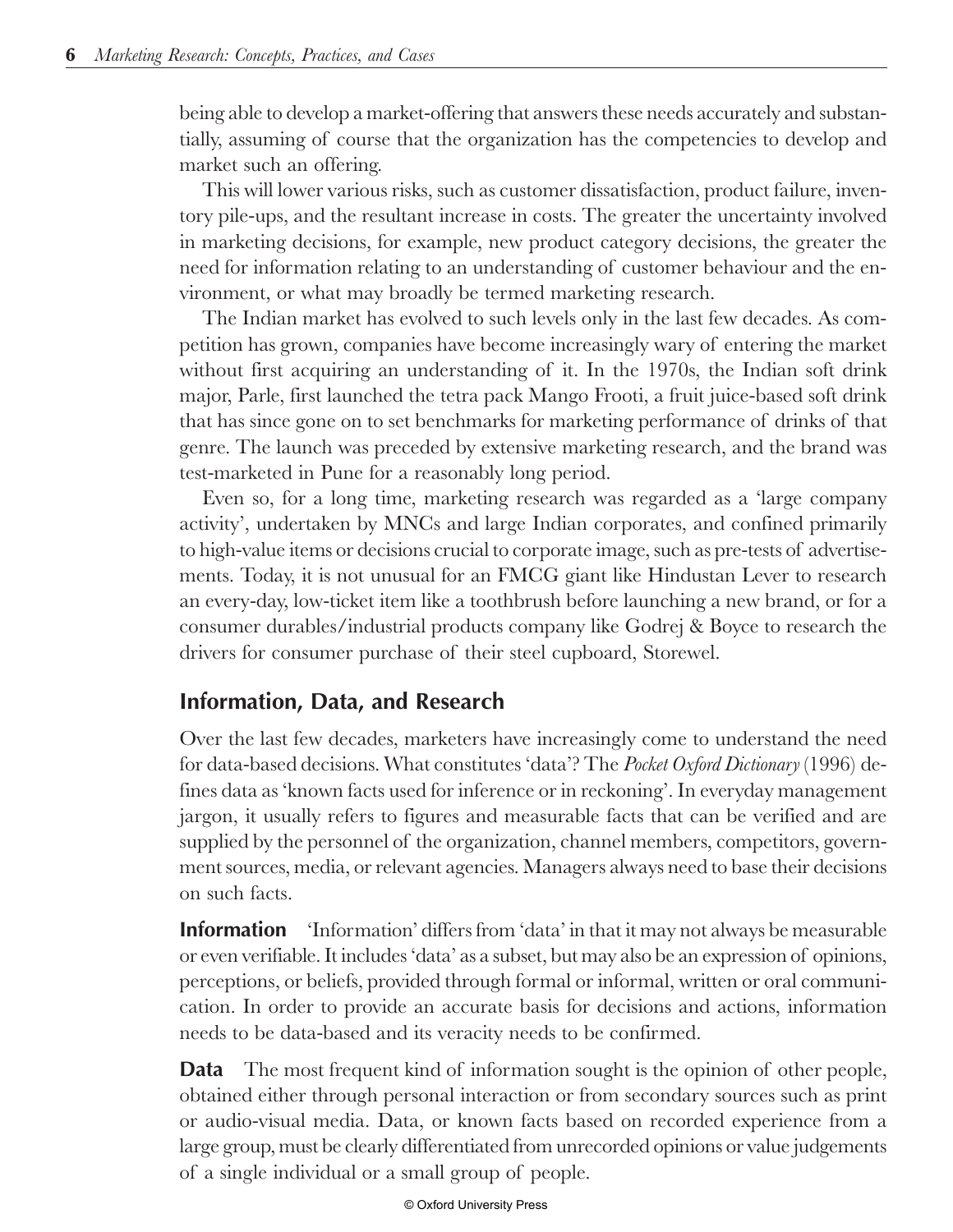#### **Bias in Sample Selection**

When a leading land developer and builder wanted to test the market feasibility of an Indian version of 'Home Depot', i.e., a mall providing items for home maintenance and home décor, they decided that their target customers were likely to be restricted to households belonging to the upper-middle and middle income groups. This kind of pre-selection based on the company's

biased and subjective judgement excluded the upper income groups totally from the samples selected for the study, despite the fact that this group is as likely, if not more, as the other two groups, to be interested in and informed about home décor and maintenance. Such bias in sample selection would certainly lead to an underestimation of the market potential of the mall.

Recording assists in verification of information over long intervals of time, and the large size of the group ensures that most variations in opinion have been taken into account and the resultant information may, therefore, be treated as universally representative. Consider, for example, collection of data to determine the relative consumer preference for the three major brands of aerated soft drinks, Coca-Cola, Pepsi, and Thums Up, in the Indian market.

Data obtained from a small group of about ten students from a college might indicate more or less equally distributed preferences as Coca-Cola–3, Pepsi–4, and Thums Up–3. This data, when projected to the national level, would indicate more or less equal market shares for the three brands, an erroneous conclusion. Is data collected from ten students enough to draw conclusions about the preference patterns of a billion people? On the other hand, data collected from a large group of 10,000 respondents might yield a totally different preference pattern.

Since enough people would have been contacted to record all possible variations in preference, the data from this group may be accepted with a greater degree of credibility as representative of the true preference pattern. Again, similar data from the same group, obtained three months later, will make it possible to compare any shifts in preference patterns and draw conclusions about the impact of strategies, if the information has been recorded on both occasions and is not based on memory or impressions.

The criticality of data for managerial decisions makes it imperative that the quality of data be totally reliable. To begin with, out-of-date data could lead to inadequate and, at times, even wrong decisions, embedded as they are in a wrong context. Other limitations of data that could lead to erroneous decisions are bias and lack of objectivity. Biases could occur either in selection or interpretation of data. It is not unheard of for data to be quoted out of context or fitted to support opinions that have been arrived at in advance.

**Research** Marketing research, as distinct from mere data and information, is in addition the systematic collection and analysis-based interpretation of all data focused on a specific marketing issue (Fig. 1.1). We may, thus, define marketing research as the systematic, objective, and unbiased collection, analysis, and interpretation of recorded data obtained from a large sample in order to provide support to decisions on a specific marketing issue.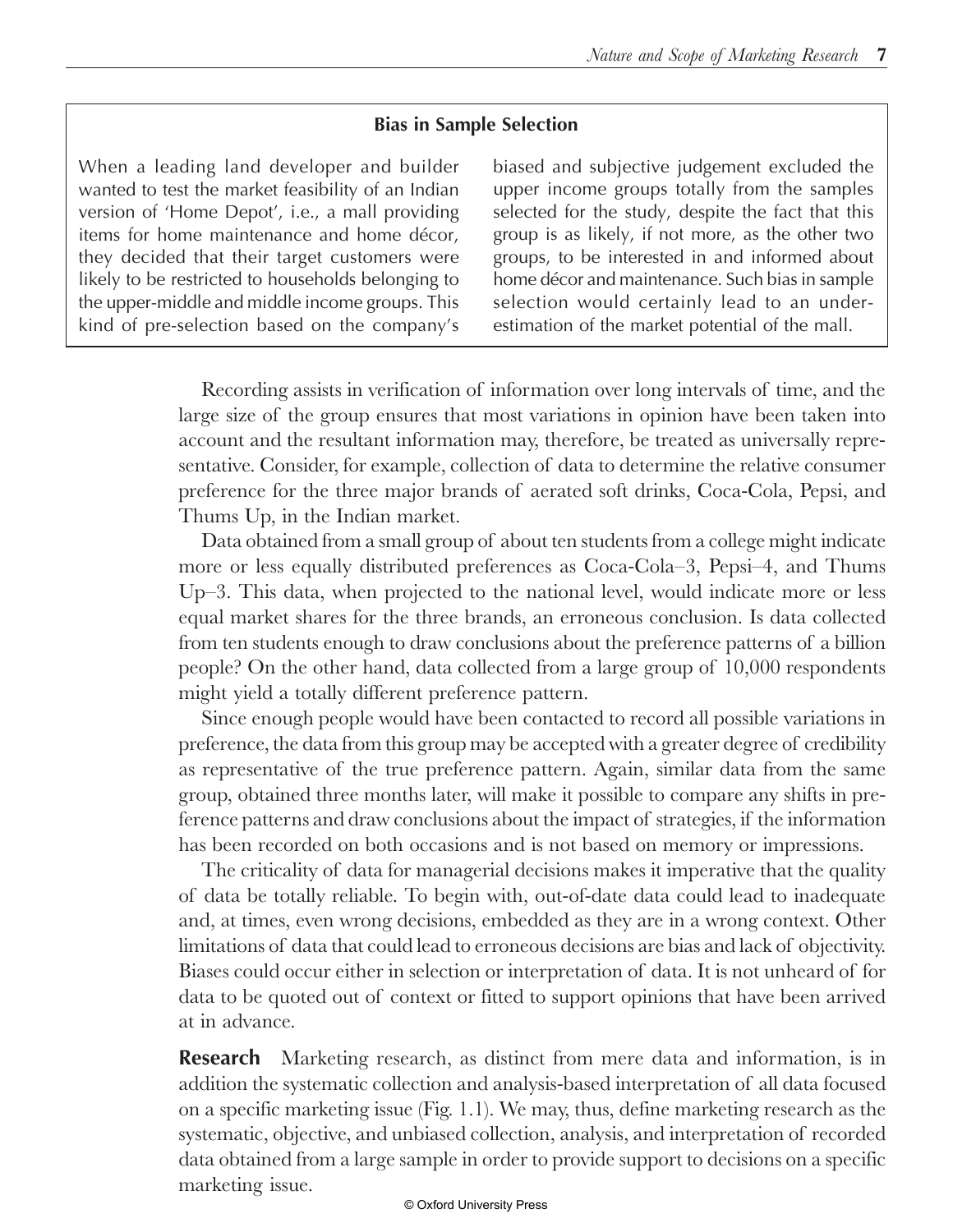

**Fig. 1.1** Role of Marketing Research in Marketing Programme Development

As the Sony Walkman case cited earlier suggests, consumers are not always consciously aware of their needs or even of dissatisfaction with the available modes of satisfying certain needs. It is then left to a savvy marketer to anticipate non-trivial improvements in these current modes of need-satisfaction. Equally important, the marketer must ensure that the market-offerings incorporating these improvements are perceived by the consumer as unique, innovative, and relevant. Everett Rogers' theory of product innovation and diffusion puts most completely 'new-to-the-world' product/service concepts in this category. The very novelty of these ideas implies that they carry a higher than usual risk, and need to be tested out through marketing research. Otherwise, the success of one Sony Walkman may come at the expense of a large number of other failed ideas.

# <u>MARKETING DECISION-MAKING</u>

The discussion so far delineates three kinds of decision situations in marketing, which have been discussed here. Whether aimed at consumers or industries, each carries a certain amount of risk. The risk arises from a lack of adequate understanding of © Oxford University Press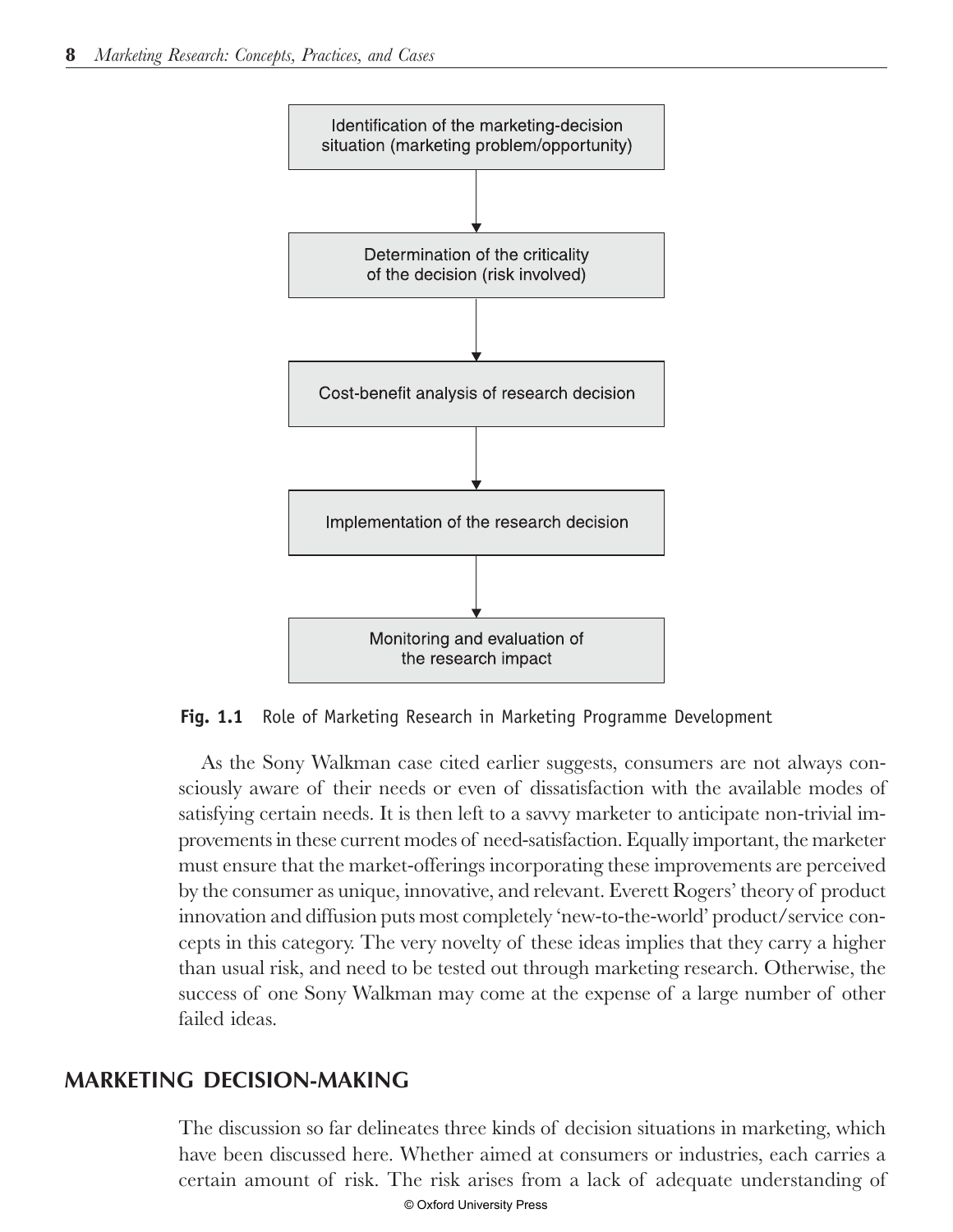consumers' purchase motivations and satisfaction levels with the status quo*.* Research as a means of risk reduction is, thus, needed to enhance the efficacy of marketing decisions at three increasing levels of complexity.

(a) To identify need-gaps or conscious dissatisfactions with existing ways of satisfying needs. This is the least complex of situations demanding research, as the consumer is already aware of the kind of problems with current market-offerings and is, therefore, well able to define expectations from a better product.

Research into satisfaction levels with anti-allergic drugs, for example, may reveal that all the brands currently available in the market suffer from a major limitation of inducing drowsiness, thereby making it impractical to take them during the day. This would obviously interfere with treatment patterns by encouraging patients to have less than the required dosage, would reduce the efficacy of the treatment, and might even lead to unanticipated side-effects like building up resistance to the drug. The opportunity for a new anti-allergic drug which would either not cause drowsiness or require only night-time consumption, thus, gets defined easily.

(b) To identify opportunities for offering a 'product-plus' in situations when the consumer has latent but not articulated dissatisfactions with existing ways of satisfying needs. Most advances in product categories, or what Everett Rogers (1995) refers to as 'dynamic continuous innovations', occur as a result of research of this kind.

Toilet soaps as a product category do not usually experience much stated consumer dissatisfaction. However, when Dove soap was introduced by Hindustan Lever as '25% moisturizing cream', it was adopted enthusiastically by users as an improved brand, since it brought home to the user the fact that most soaps dry the skin.

Research of this nature, which would usually reveal latent and unmet consumer expectations, is needed not just for protecting or growing an incumbent's market share, as in the case of Johnson & Johnson. It is also particularly useful

#### Johnson & Johnson's Band-Aid

When Johnson & Johnson's introduced the 'wash and dry′ plastic version of their Band-Aid adhesive bandages, the original version of the brand had held sway in the market for a very long time, with no apparent user dissatisfaction, and market shares in the region of 80% and above. However, research revealed that for a middle-class housewife who was often getting her hands wet doing household chores and for children who often get cuts and scratches that require covering for two or three days at a stretch and who could not be expected to keep their wounds dry, the brand did suffer from the limitation that it frayed frequently and came off when it got wet. A plastic Band-Aid with better adhesion and better aesthetics was the company's solution to the problem that had not yet been articulated by the users.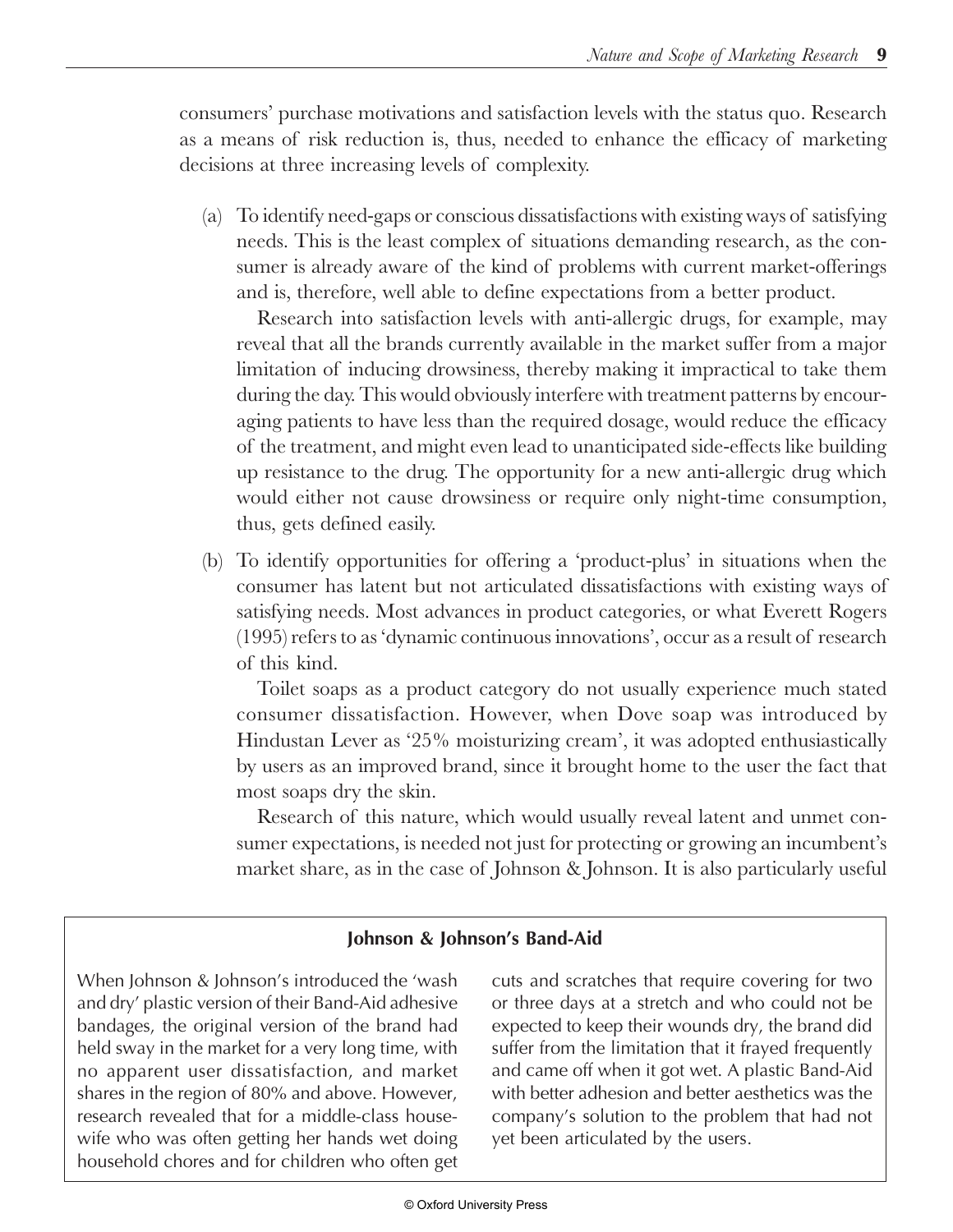#### Concorde: Too Costly to Fly

Consider the withdrawal from the skies of Concorde, one of the most technologically innovative and expensive means of air travel introduced in the world to date. Proper and detailed marketing research would perhaps have pointed out in advance that the exorbitant cost of travelling by the Concorde and the noise it made far outweighed in the user's mind the benefits of speedy travel it offered and that, as a result, it was likely to remain an uneconomical, if delightful, mode of travel for all but the very rich. Given the size of the aircraft, this would mean mostly vacant seats and, thus, lack of economic viability. Prior research into such situations is critical for the success of an innovation.

for late entrants in a growing product category, where every brand has its loyal adherents, offering the opportunity to enter the market with an 'augmented product'.

(c) To determine consumer acceptance of new-to-the-world ideas. The failure rate of new products is phenomenally high. Estimates vary from 60% to 73% and this includes new brands with little product differentiation, augmented products, as also completely new product concepts that require a change in consumer lifestyles—those that Rogers refers to as 'discontinuous innovations'.

Introduction of new marketing channels is fraught with the same risk. When Amway first introduced the concept of multi-level marketing, it was hailed in the Western world as a major advance in distribution strategy. However, attempts to introduce the same concept in India have met with only limited success in spite of all apparent advantages. Some post-facto research conducted by independent agencies suggests three reasons for this: (a) the dependence of the success of the channel on the personality of the 'distributor', who must be a gregarious and extroverted person, (b) the opportunity to choose between a variety of brands that the dealer outlet offers—this is very important in purchase of the large array of low-involvement, low-differentiation items, and (c) the relationship that develops between the dealer and the buyer, where the dealer is seen not only as a supplier of goods, but also as a source of information and an adviser on the best brands to buy. Because of the long-standing relationship, the dealer comes to understand the buying motives and the preferences of the buyer, and the buyer develops a sense of loyalty to the outlet even more than to the brand. This is reinforced by the existence of the large unbranded market in India.

# SCOPE OF MARKETING RESEARCH

In a September 2003 article in *Strategic Marketing*, Muder Chiba said, 'The chances of making an error in judgement is mainly because of dealing with consumers who(m) the marketer doesn't know, in places he has never seen, in situations he's never been.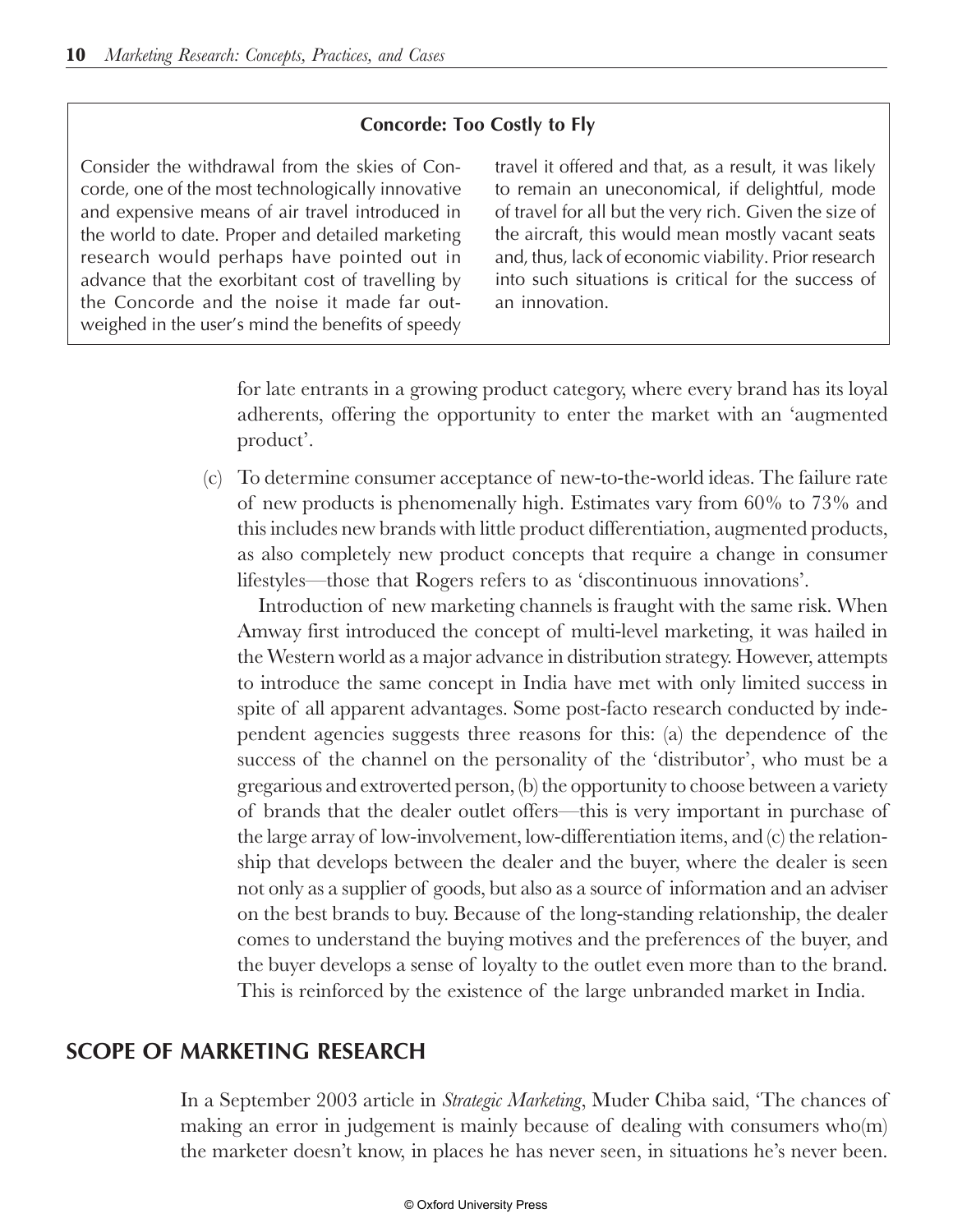MR then is to be used to reduce the chances of making an error…. And the decision to research or not would depend on the likely cost of the error.'

# Parameters Governing Complexity and Nature of Research

In the preceding section, we have discussed the need for marketing research for marketing decision-making at three increasing levels of complexity. Chiba (2003) sums up the need for and scope of research quite comprehensively in his article. Whatever the level of complexity of marketing issues for which research is required, the scope of all research is dependent on certain variables that define its framework. These variables have been discussed below.

# Objectives of the decision

Green and Tull (1978) have identified six kinds of management decisions requiring data, namely,

- recognition and definition of problems,
- prioritization and selection of problems,
- solution of the selected problem,
- implementation of the solution,
- modification of the solution based on observation of results, and
- establishing policy.

#### **Marketing Experiment**

Mr Saxena, the brand manager for Company A's largest selling brand of detergents 'Bright', is faced with the problem of falling brand sales in the first two quarters of the current year. He is aware that this situation has arisen because of acute shortage of soda ash, one of the major ingredients of the product, at the beginning of the financial year. The shortage had continued for almost the entire first quarter due to a strike in a major supplier's factory. The decline in sales has not been uniform across all states. He needs to decide what kind of marketing support to provide to the brand in order to make up for lost sales, now that the soda ash problem has been solved. In order to decide on the quantum of support required by various states, he needs to determine the state-wise loss in sales of Bright. Let us now assume that Mr Saxena has received data on the state-wise pattern of decline in sales of Bright and is planning a strategy to pro-vide support to marketing effort through one of three methods: sales-promotion drive, steppedup media advertising, or door-to-door marketing. Because of a limited budget, he has to choose one of the three. Since the brand is not new, the major purpose of the exercise is not to increase awareness, but to increase demand. This is a situation requiring marketing research or, more specifically, a marketing experiment, which is one method of research in marketing. He would need to choose three matched regions, try one of the three alternative methods in each simultaneously for a defined period of time, and compare the increase in sales in the three regions in order to decide the most effective method.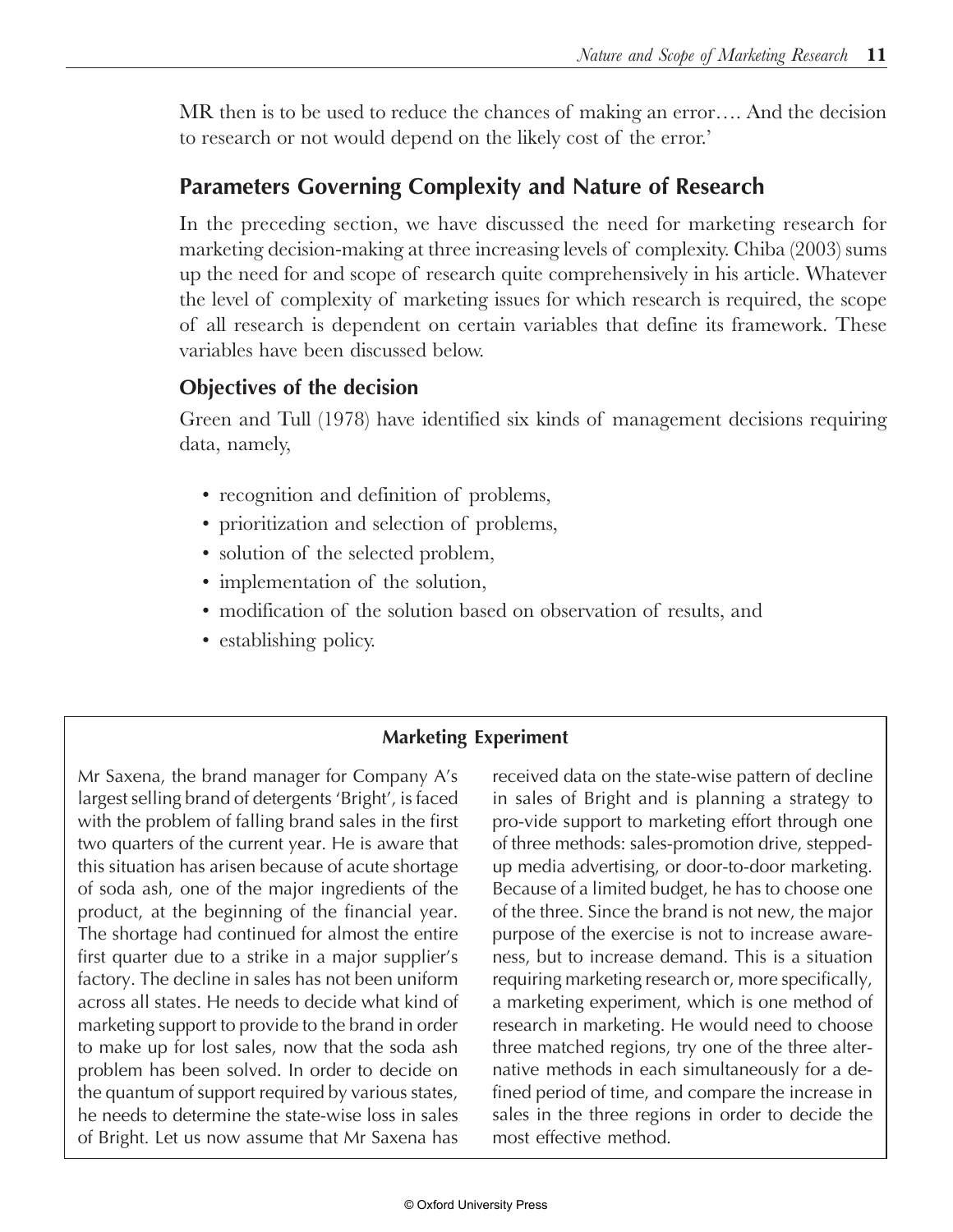These may also be treated as six stages in decision-making, each requiring information inputs of different types. In the marketing context, some, and only some, of these decisions need to be based on marketing research.

Routine marketing information is usually available as brand-wise and state-wise sales analysis within the organization, with the sales administration department or some equivalent function. Though the decision required relates to the brand's marketing mix, and will be dependent on market data, it should not need marketing research. Marketing problems whose solutions are based on routine information, in other words, do not need marketing research. Also, as Aaker et al (1999) suggest, 'Research should not be conducted to satisfy curiosity or confirm the wisdom of previous decisions.' Such research has no relevance to decision-making.

Therefore, marketing research is essential for new information needed for strategic decisions, though not usually for routine decisions. The need for marketing research in decisions that have a combination of routine and strategic elements has to be decided on a case-to-case basis.

### l ime schedules

Marketing decisions are usually time-bound and if research has to play a role in influencing these decisions, the results must be made available in time for decisions to be based on research.

No matter how well-structured and comprehensive a research study may be, it is not useful if its results are made available after the deadline for marketing decisions has gone by. If a decision has to be taken within too brief a time frame to allow for extensive research, e.g., as a response to competitive activity or in relation to modification in the marketing mix of a seasonal product, it is better to take the risk of going ahead without pre-decision research and conduct a post-facto research to examine the impact of the decision later.

This may, at times, result in wrong or expensive decisions, but that cost will have to be compared with the cost of prior research. This issue will be discussed in detail in Chapter 2, where the Bayesian decision theory in the context of marketing has been explained.

#### **Resources**

The financial cost of research is linked to the time available for research. Delayed research often results in opportunity loss because of delayed decision-making or through wrong decisions, as mentioned earlier. Another factor that normally affects the decision about the scope and especially the nature of research, is the availability of monetary and human resources.

In the example of marketing experiment for Bright detergent, conducting the experiment in three matched regions would involve three times the budget required for any one of the proposed research strategies. If the budget is limited, Mr Saxena is left with the options of reducing the sample size substantially, conducting all the experiments in one region, taking recourse to the market-simulation method instead of a full-scale experiment, or exercising his judgement in the choice of the strategy to be adopted. © Oxford University Press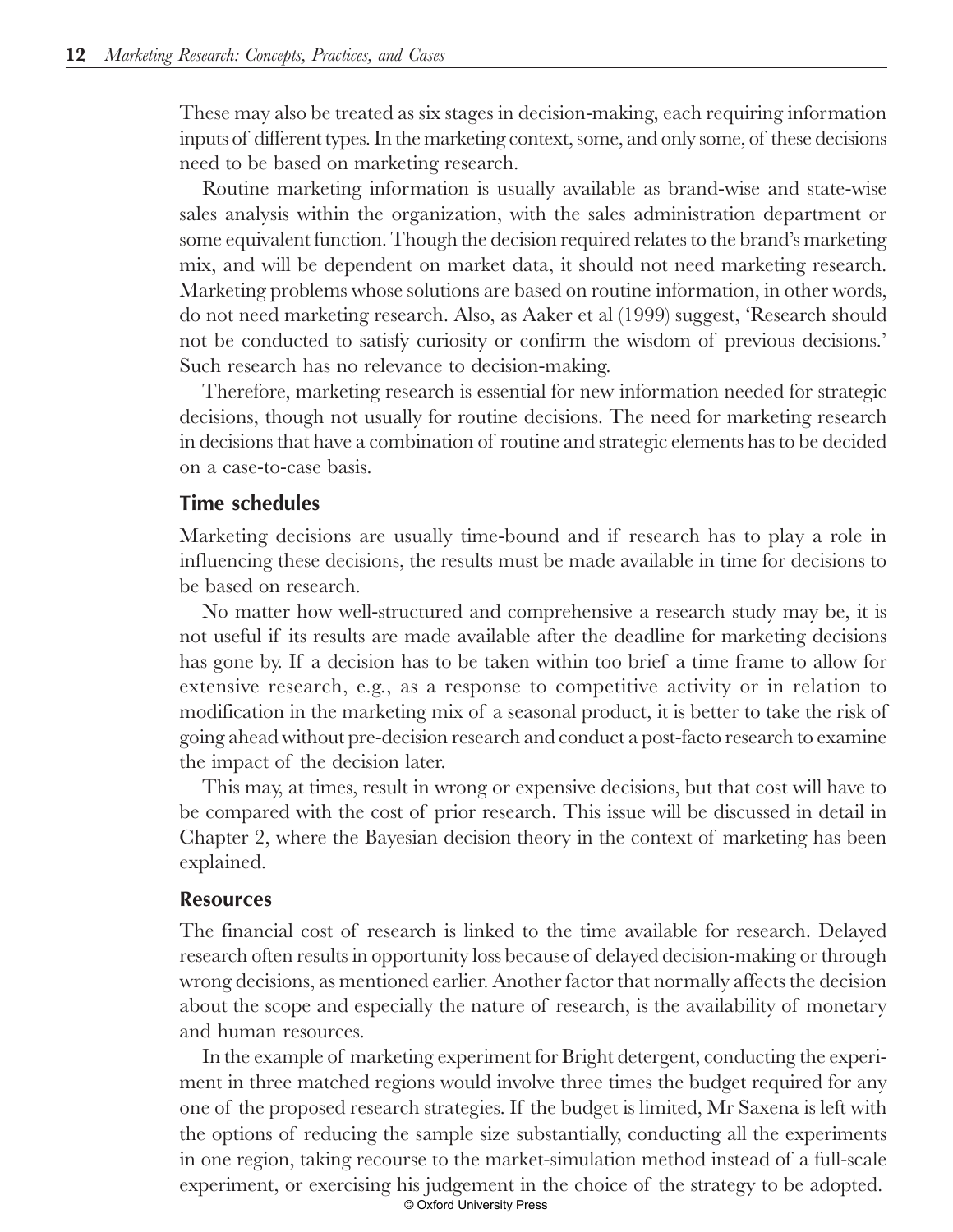None of these four methods may provide information as exhaustive or reliable as a full-scale experiment, but it is necessary to undertake a cost-benefit analysis of expensive research methods.

### Experienced and knowledgeable analysts

An important issue is the availability of analysts with adequate knowledge of suitable research techniques. Sophisticated research methodologies also require a higher degree of expertise on the part of the researcher. Understanding and interpreting qualitative research data can only be done well by a trained researcher, preferably with a background in sociology or psychology. For example, the science of semiotics can contribute a great deal to a sophisticated understanding of how consumers interpret and relate to colours, symbols, etc. and relate to brands.

Unless the analyst has some degree of experience and understanding of the techniques, it is quite easy to misinterpret this data. Even older methods such as brandpersonification exercises require interpretation based on an understanding of the way human consciousness works. Usage of such methodology by a non-expert may result in erroneous conclusions, leading to wrong decisions.

Similarly, in quantitative research, it is essential to have not only a knowledge of sophisticated analytical techniques, including those based on modern computer software, but also an understanding of their scope and applications.

To cite some simple examples, a researcher must have a complete understanding of the assumptions under which the association between two variables may be measured rather than correlation, or the information that a Likert scale provides vis-à-vis a semantic differential scale. In the absence of such knowledge, it is safer to use basic statistical tools of analysis and extract accurate though relatively limited conclusions, rather than to run the risk of drawing wrong inferences using unsuitable, if sophisticated, analytical techniques. Availability of knowledgeable human resources is thus another critical parameter determining the kind of research that may be safely undertaken.

# The relationship between marketing mix and marketing research

Decisions relating to the marketing mix and, hence, the required marketing research vary with the life-cycle stages of the market-offering. Table 1.1 illustrates some of these requirements.

The table gives an illustrative list. Individual research requirements may vary depending upon the nature of the product, the extent of competition, environmental factors, and consumer behaviour.

The research requirements discussed in Table 1.1 would be necessary for developing marketing programmes. In addition, marketing research plays a critical role in strategic decision-making.

# Role of Marketing Research in Strategic Decision-Making

Some strategic decisions are taken after detailed market research. Some such decision areas have been discussed in this section.

© Oxford University Press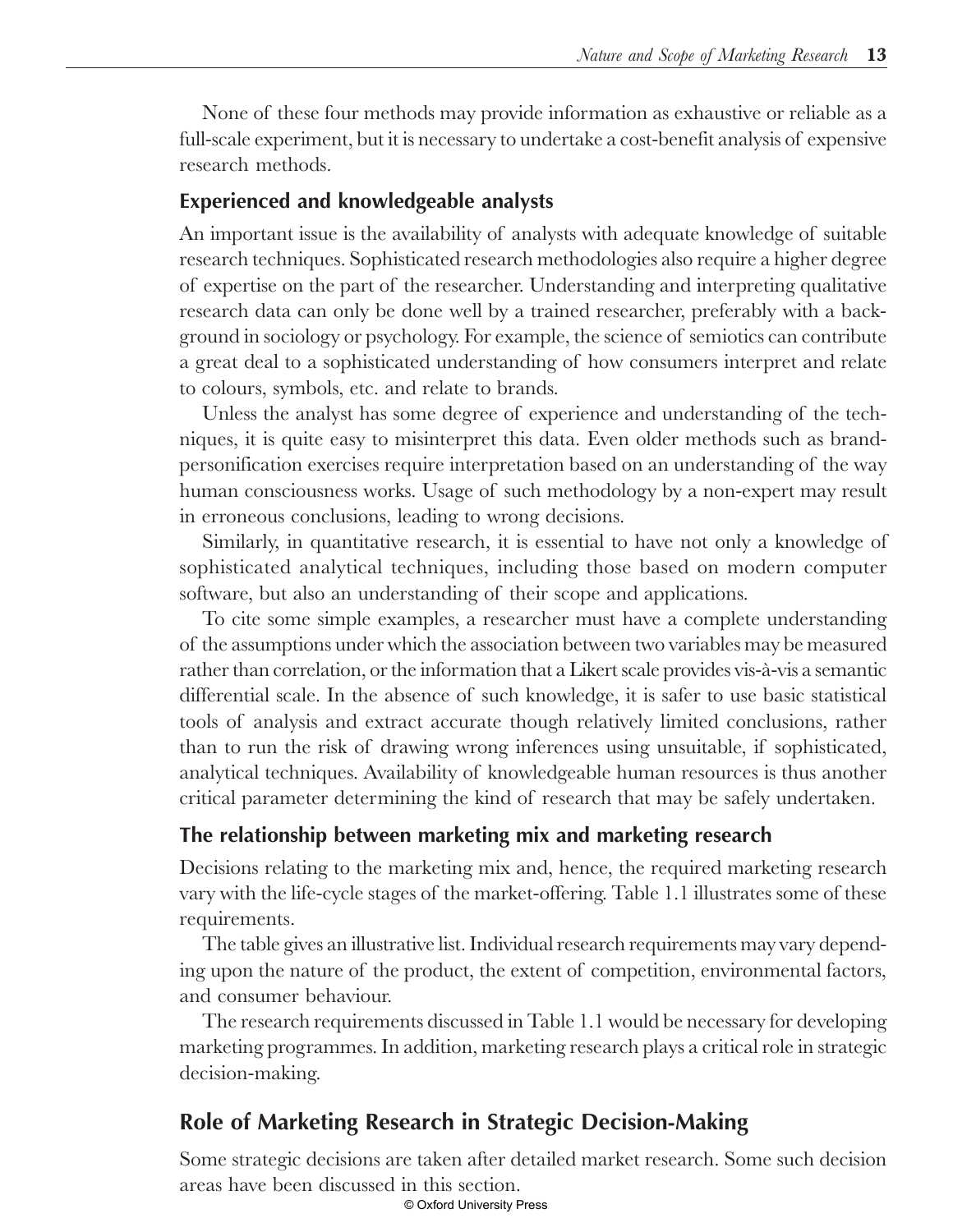|                            | <b>Product Life-Cycle Stages</b>                                                                                  |                                                                                                                                      |                                                                                                                                                                |                                                                                                                           |                                                                              |  |  |  |
|----------------------------|-------------------------------------------------------------------------------------------------------------------|--------------------------------------------------------------------------------------------------------------------------------------|----------------------------------------------------------------------------------------------------------------------------------------------------------------|---------------------------------------------------------------------------------------------------------------------------|------------------------------------------------------------------------------|--|--|--|
| <b>Research Area</b>       | Pre-launch                                                                                                        | Introduction                                                                                                                         | Growth                                                                                                                                                         | Maturity                                                                                                                  | <b>Decline</b>                                                               |  |  |  |
| Environment                | Industry struc-<br>ture, size, and<br>growth; govern-<br>ment policies                                            |                                                                                                                                      |                                                                                                                                                                | Environmental<br>trends; changes in<br>technology and<br>consumer tastes;<br>development of<br>new markets                | Growth of<br>substitutes                                                     |  |  |  |
| <b>Consumer</b>            | Market<br>segments;<br>dissatisfaction<br>with current<br>options; market<br>potential of<br>proposed<br>option   | Size/profile<br>of innovator/<br>early adopter<br>groups;<br>motivations<br>for brand<br>adoption                                    | Size/profile of early<br>adopters/early<br>majority; relation-<br>ship with the<br>brand; motivations<br>for brand adoption;<br>attitudes towards<br>the brand | Brand-response of<br>different segments;<br>size/profile of late<br>majority/ laggards;<br>relationship with<br>the brand | Consumer<br>attitudes towards<br>the brand;<br>reasons for<br>discontinuance |  |  |  |
| Product/<br><b>Service</b> | Acceptability of<br>product<br>concept;<br>positioning;<br>benefit<br>expectations;<br>patterns of<br>product use | Trial/repeat<br>purchase/<br>adoption<br>rates; brand<br>switch; initial<br>experience;<br>brand opinion<br>vis-à-vis<br>competition | Repeat purchase;<br>brand image and<br>identity; brand<br>loyalty; patterns of<br>brand use                                                                    | Brand loyalty levels;<br>scope for and<br>acceptance of<br>brand extensions;<br>brand identity                            | Scope for<br>repositioning and<br>selective<br>promotion                     |  |  |  |
| Price                      | Acceptability<br>of proposed<br>price                                                                             | Response to<br>price; 'value-<br>for-money'                                                                                          | Opportunity for<br>price modification                                                                                                                          | Influence of price<br>on brand image;<br>purchase and<br>loyalty; response to<br>price variants                           | Opportunity of<br>brand-sustenance<br>through price<br>discounts             |  |  |  |
| Promotion                  |                                                                                                                   | <b>Brand</b><br>awareness;<br>brand<br>knowledge;<br>initial brand<br>image;<br>appropriate<br>promotion<br>channels                 | Efficacy of<br>promotion media<br>vis-à-vis brand<br>objectives                                                                                                | Impact of sales<br>promotion;<br>opportunities for<br>repositioning the<br>brand; impact of<br>advertising<br>strategies  |                                                                              |  |  |  |

|  |  |  | <b>Table 1.1</b> Marketing Research Requirements During the Life of a Market Offering |  |  |  |  |  |  |
|--|--|--|---------------------------------------------------------------------------------------|--|--|--|--|--|--|
|--|--|--|---------------------------------------------------------------------------------------|--|--|--|--|--|--|

(Continued)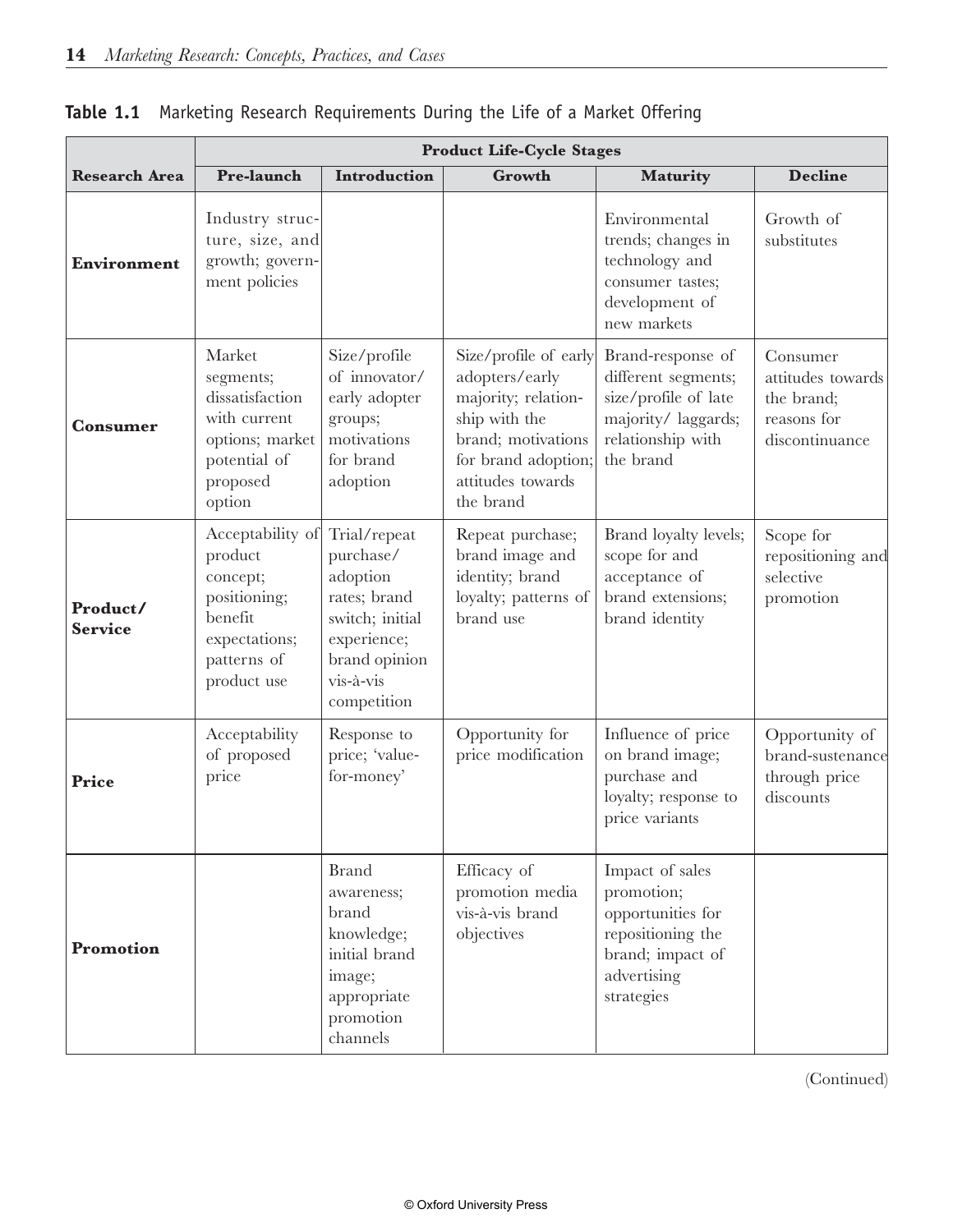|                      | <b>Product Life-Cycle Stages</b>                                                                                   |                                                                                                                                                                                          |                                                                   |                                                                                                                          |                                                         |  |  |  |
|----------------------|--------------------------------------------------------------------------------------------------------------------|------------------------------------------------------------------------------------------------------------------------------------------------------------------------------------------|-------------------------------------------------------------------|--------------------------------------------------------------------------------------------------------------------------|---------------------------------------------------------|--|--|--|
| <b>Research Area</b> | Pre-launch                                                                                                         | <b>Introduction</b>                                                                                                                                                                      | Growth                                                            | <b>Maturity</b>                                                                                                          | <b>Decline</b>                                          |  |  |  |
| <b>Distribution</b>  |                                                                                                                    | Availability;<br>Availability; dealer<br>acceptance; dealer<br>dealer<br>support to brand;<br>acceptance;<br>dealer network<br>dealer<br>extension<br>support to<br>brand<br>opportunity |                                                                   | Degree of reach<br>and penetration;<br>dealer support to<br>brand; opportunities<br>for and potential of<br>new channels | Reasons for<br>dealer<br>discontinuance<br>of the brand |  |  |  |
| Competition          | Substitutes;<br>direct<br>competition;<br>major<br>players;<br>segments<br>dominated;<br>competitive<br>strategies | Early<br>competitive<br>response to<br>brand                                                                                                                                             | Competitive<br>response to brand;<br>development of the<br>market | Market<br>consolidation;<br>competition<br>growth; competitive<br>response to brand                                      |                                                         |  |  |  |

#### **(Table 1.1 Contd.)**

# Project teasibility studies

Market feasibility exploration forms an essential part of any new project feasibility analysis. Such exploration would help define the most suitable target segment, identify consumer expectations, identify competition, influence the marketing mix, and project sales over the long term, thereby providing the needed marketing inputs for the project idea.

## Branding and positioning

The need for branding; the most suitable branding platform; branding strategies; positioning strategies; the need for and direction of repositioning strategies—these and all similar decisions are required to be based on marketing research in order to reduce the inherent risk.

#### Allen Solly

When Allen Solly considered launching women's western wear, they needed to answer all these questions: should they target the product at women executives who have already adopted western wear or should they try to change the taste of women who currently wear salwar-kameez to work? Which age group, income group, and educational background should be targetted? What brand characteristics should they emphasize? What

positioning would be most suitable? Should they make it available through the Allen Solly retail showrooms, or place it in multi-brand department stores? How often were women consumers likely to buy such garments? All these, and a host of similar questions essential to determining the market feasibility of the brand, could only be answered through research.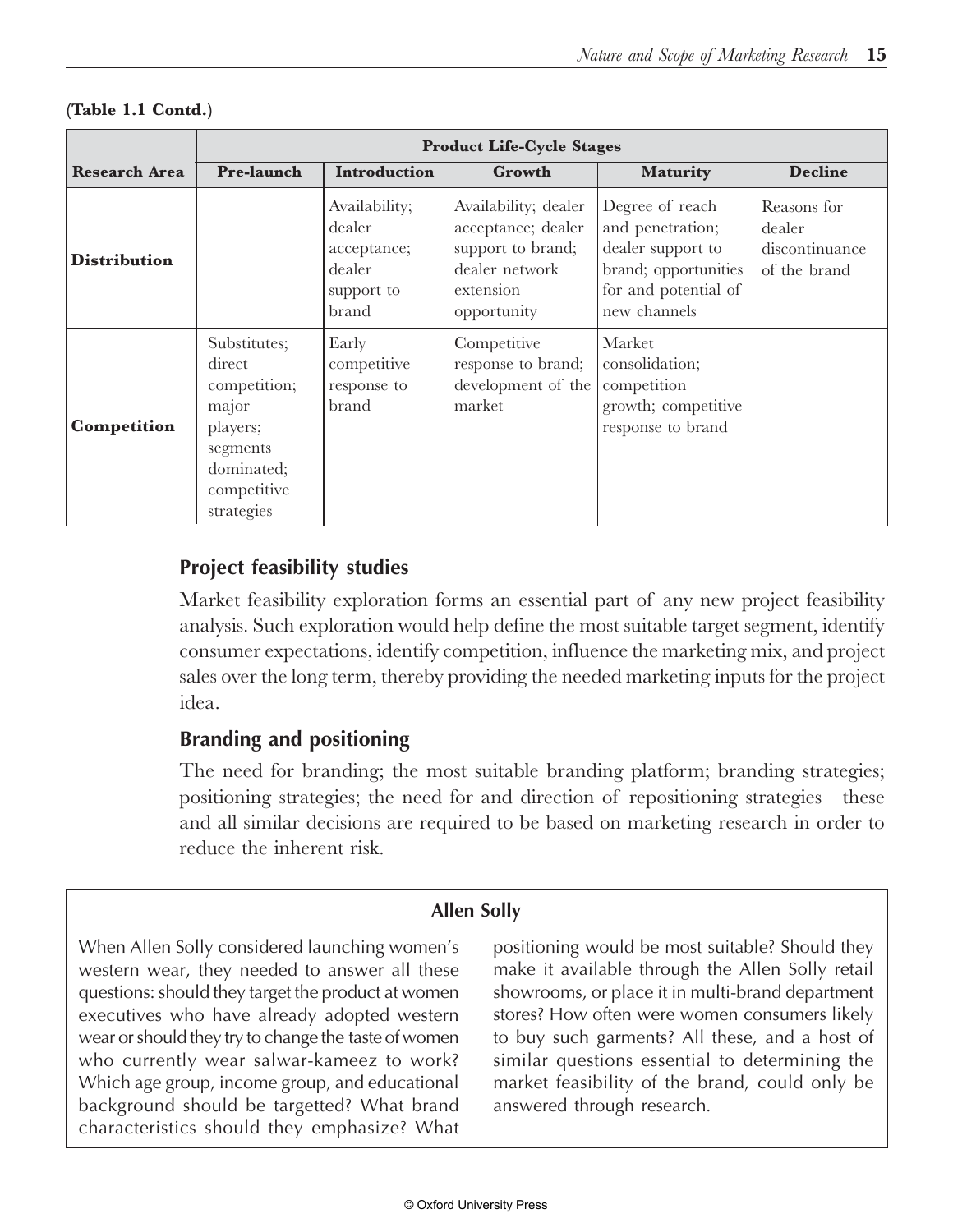### **Diversification**

Whether and where to diversify? The choice between market development, product development, and diversification strategies has to be based on an understanding of the marketing environment and the company's relationship with it.

When companies like Hindustan Lever Limited start looking at growth avenues, this is a very real issue. Is it better to launch yet another soap or shampoo, where their reputation and experience would help quick consumer acceptance and speedier penetration, or is it better for them to enter the branded commodities market like *atta* (wheat flour), which is a nascent market with little competition and would provide synergies with their bought-out brands like Modern bread?

Once this information has been obtained through marketing research that marries the environment to company capabilities, further decisions about the direction in which the organization needs to move within the framework of any of these strategies will again be dependent on marketing research that measures the company's chances of success in any of these areas. Research would also help a company like The Times of India group to make a similar decision and to foray into 'infotainment' brands like Planet M.

# Market development

Market research helps decisions regarding which markets or market segments to develop for future growth. Amul's decision to expand into dairy products other than milk with yogurt and cheese is a case in point, and so is Johnson & Johnson's extension of the baby soap, earlier aimed at the infant below one year, to the three-year plus child.

# Measurement and forecast of market trends

Though this field is often treated as the preserve of economic analysis at the macro level, at the company level marketing research is required to relate this information to the organization's growth prospects.

This would often be the precursor to market-entry choices. Most pharmaceutical and FMCG companies, for example, keep track of market trends with the help of ORG-Marg's retail audit, a syndicated market research service providing monthly measures of the market, sales, market shares, and growth patterns of participating companies,

#### Johnson's Baby Lotion

Johnson & Johnson had positioned their Johnson's Baby Lotion brand for teenagers, on the assumption that girls were most likely to be concerned about their appearances at that age and would, therefore, be the most suitable target for a skincare product. Research, however, revealed that the concept of 'good looks' varies with age: in her teens, with a young skin, a girl is more concerned with treatment of blemishes like pimples and with

enhancement of appearance with cosmetics, rather than with preservation of young-looking skin with moisturizers. The thirty-plus woman, on the other hand, becomes aware of the effects of aging and is certainly interested in skin-care products like moisturizers. The result was the repositioning of the brand towards the thirty-plus woman.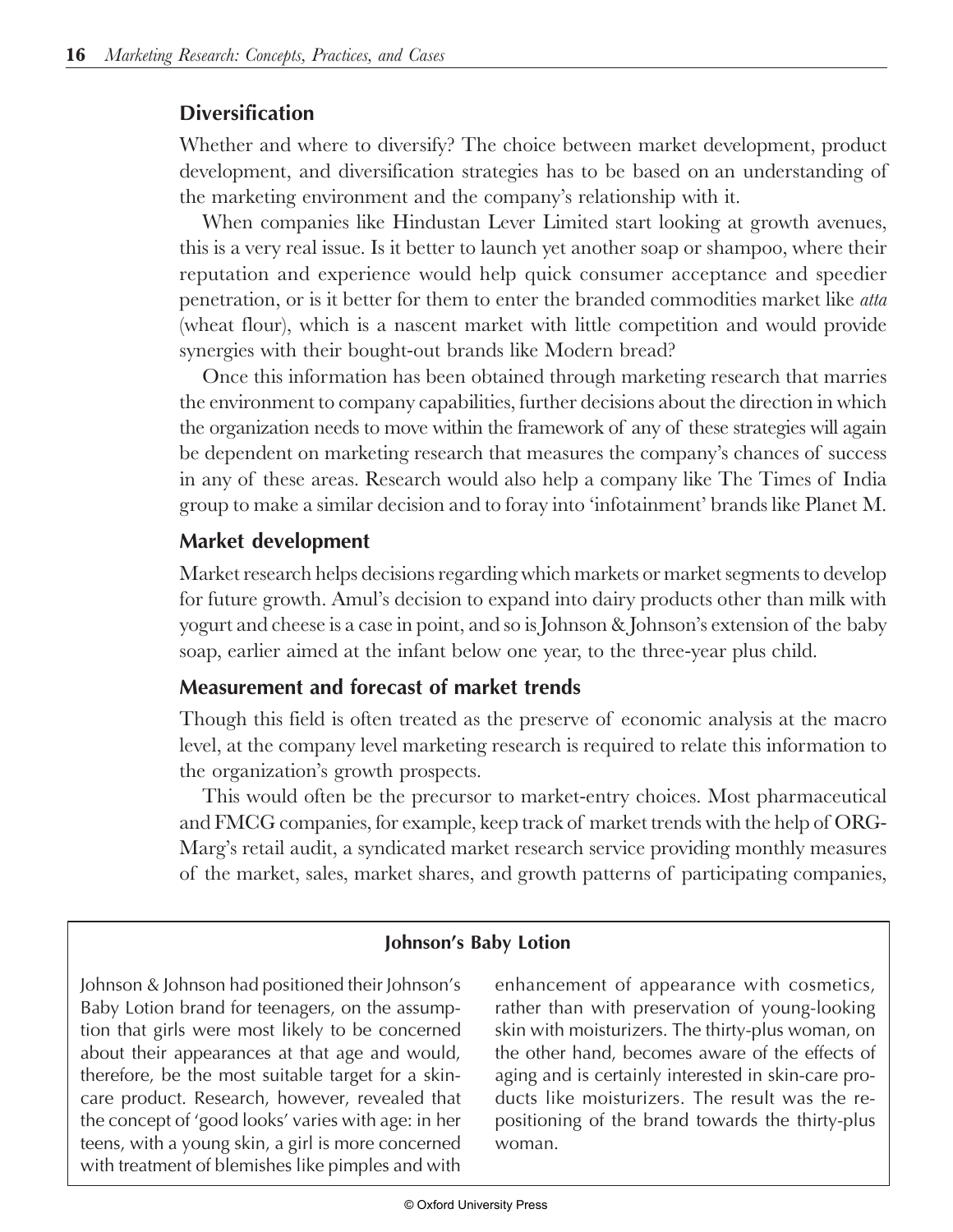brands, and packs. With the help of retail audit, industry players are not only able to keep track of the attractiveness of the various markets, the data also provides a basis for forecasting future growth of the market, the product category, and the major competitors. Using this market research data, companies considering entry into a certain industry are in addition able to identify prospective competition and plan strategies to be employed in case they enter the market.

#### **Customer satisfaction surveys**

As in the case of market trends, market research is also needed to focus this environment-related input on the firm and the industry in order to identify opportunity areas. *The Wall Street Journal* in the USA regularly publishes findings of the customer satisfaction index for the US economy, prepared by the University of Michigan.

The customer satisfaction index is constructed on the basis of detailed qualitative and quantitative marketing research data, collected every quarter. It is used by the US industry as well as the government as 'a uniform and independent measure of household consumption experience', which 'tracks trends in customer satisfaction and provides valuable benchmarking insights of the consumer economy for companies, industry trade associations, and government agencies'. *The Economic Times* in India has recently begun reporting a 'customer confidence index', which provides similar measures of customer confidence in the economy.

#### **SUMMARY**

Marketing research is required in business to reduce the risk in marketing decisionmaking. The need for research, therefore, increases with the degree of uncertainty in the environment and the extent of risk inherent in the marketing decision under consideration. It is needed at the product level, the brand level, and also at the strategic level. Research, as distinct from routine marketing information, is systematic, objective, and unbiased data collected from a large sample in order to arrive at answers to a specific marketing issue, which will strategically impact the organization's performance in the long run. All marketing decisions, therefore, do not require marketing research. Major factors that affect the nature of marketing research are the marketing decision areas being investigated, and the life-cycle stage of the product, service, or idea being studied.

#### **KEY WORDS**

**Market-offering** is a product, service, or concept introduced in the market by an organization or entrepreneur.

**Information** refers to items of knowledge; news.

Data refers to facts and figures that may be used in decision-making.

**Efficacy of marketing decision** is the ability of a marketing decision to favourably impact the performance and the output of the organization.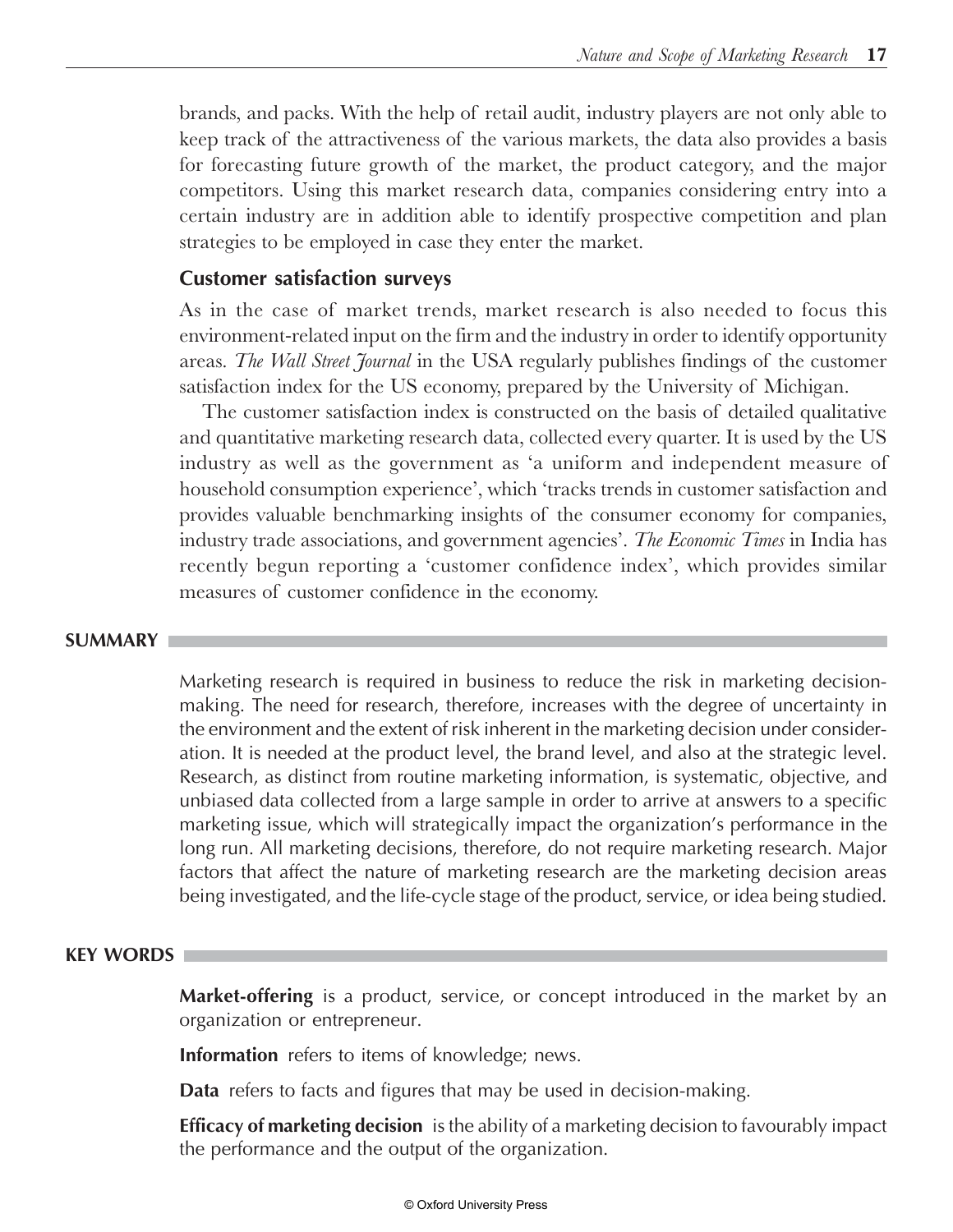**Marketing mix** refers to the particular combination in which an organization's monetary, knowledge, and human resources are deployed at a point in time.

**Strategic decision** is one that will have a long-term and major impact on the direction and results of organizational activity.

**Pre-decision research** is research undertaken prior to decision-making in order to gauge the potential impact of alternative decisions.

**Post-decision research** is research undertaken after the decision has been taken, to compare actual performance with benchmarks set before the decision and study the impact of the decision on organizational performance.

**Market simulation method** is a market-experimentation technique in which a marketlike situation is created within the confines of a room or a hall, and the marketing element under study is tested out under these simulated market conditions with the target group, usually selected at random from the street.

#### **CONCEPT REVIEW QUESTIONS**

- 1. What role does marketing research play in reducing marketing risk? What factors must be taken into account while weighing the decision to undertake marketing research?
- 2. Research can be used for help in strategy development as well as for developing marketing programmes. How will the two be different? Give two examples of each.
- **3.** All movies made within the country are screened by the Censor Board before they are released for public viewing. Is it possible to use the views of the Censor Board as equivalent to a marketing research study to predict whether or not a movie would be successful? Why?
- 4. Indian and Air India have announced a tie-up under which they will extend each other's routes and reduce competition with each other. This is a major decision that will have significant strategic impact on the profitability and operations of both companies. Do you think they should have undertaken a marketing research study before taking such a decision? Give reasons for your answer.
- 5. The ABC Institute of Management believes that demand exists for a competencybuilding diploma course in shipping management aimed at senior members of the industry who might, after a few years of service at senior levels on ships, look for opportunities in shore jobs. They are considering conducting a survey to define the nature and size of this demand. What factors should they consider before conducting such marketing research? What are the possible pitfalls they must seek to avoid while conducting the study?
- **6.** Marketing of rural products often fails because of inadequate or poor quality research. In what way would the planning of research for rural products be different from that of urban products? What differences between the two sets of products and consumers should be kept in mind while planning such research?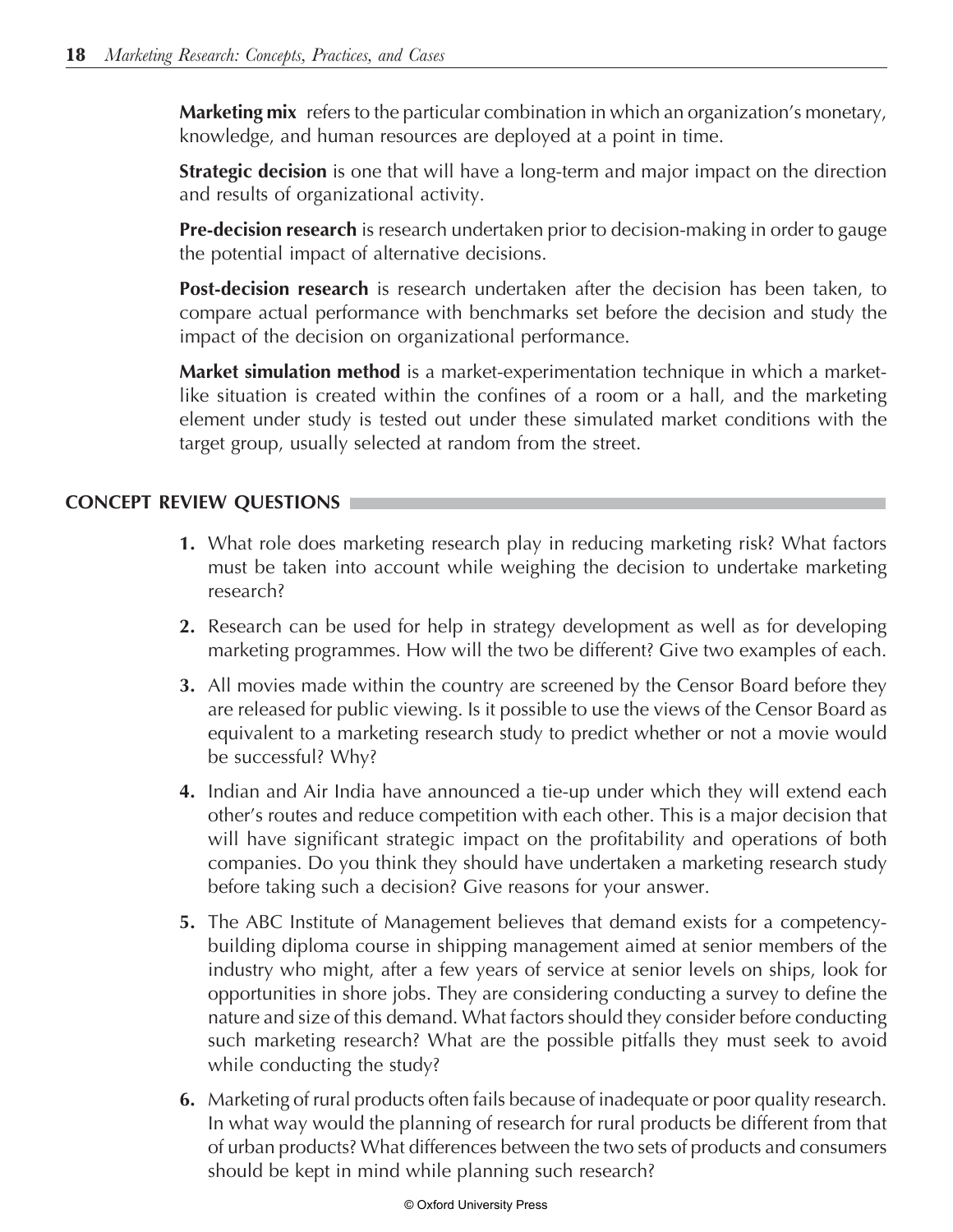#### **PROJECT ASSIGNMENTS**

- 1. In what areas, if any, could the following use marketing research?
	- (a) SPIC-MACAY, Society for the Promotion of Indian Classical Music and Culture Amongst Youth
	- (b) A new business school opening in your city
	- (c) Crossroads, the mall in Mumbai

Select any one of the three and suggest how the marketing research carried out by it for a marketing issue faced by it might differ from the marketing research conducted by a manufacturing company. Design the research study for any one such marketing issue.

- 2. Company X, the leader in the market for biscuits, has been losing sales on one of its major brands over the past two years. The marketing department in the company claims that the sales people are not doing their job properly, since the biscuit market seems to be growing. The sales management team on the other hand accuses the marketing group of setting impossible targets, without taking into account the fact that no brand can keep growing at an increasing or even a constant rate for ever. Should a marketing research study be undertaken to provide the answer? Why? Compile a detailed list of other information that should be collected prior to the research, if it is to be undertaken at all.
- 3. Aditya Gupta has recently taken charge of Fairever, his company's brand of fairness cream. While going through the documentation on the brand, he comes across a marketing research study commissioned by his predecessor on the possible brand extensions for Fairever. The study had been carried out six months ago, and indicated that at this stage in the life of the brand, brand extensions would detract from its equity. Aditya believes that market conditions have changed somewhat since the study was carried out, and decides to commission another study for the same purpose. Do you agree with his decision? Give reasons for your answer and also prepare the brief that Aditya Gupta would give to the marketing research agency through which he is commissioning the study.
- 4. Choose a major FMCG brand that has been showing stagnating sales for the past few months. Prepare a research plan to assess the brand's need for growth through market development. Discuss it with the company and compile a list of their comments.

#### **CASE STUDIES**

#### 1. The Tale of Subbu and The Target

The folders distributed at the Regional Sales Manager's (RSM) conference contained, among other things, photocopies of an article entitled 'Strategic Planning is a Dynamic Exercise' by Walter Vieira, the well-known management consultant. Sitting in one of the middle rows in the Head Office conference hall as the speaker went interminably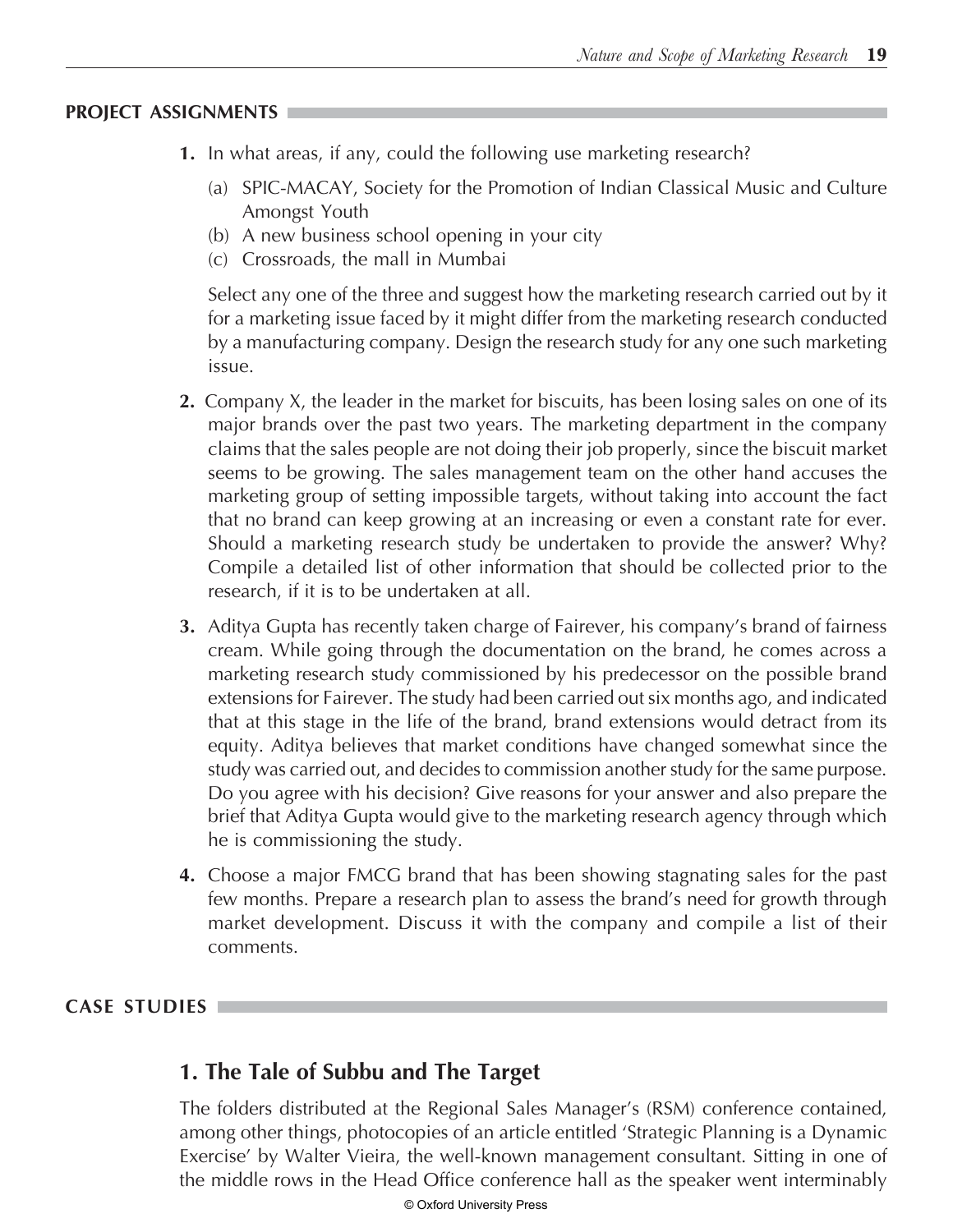on with his presentation, Ravi Subramanyam, the South Zone RSM of Bharat Agro Products Ltd, Subbu to his colleagues, idly turned its pages, scepticism writ all over his face. One paragraph had been highlighted for attention, and he ran his eyes over it. 'The company equivalent of a prepared mind is market foresight. Specifically, market foresight relies on identifying changing customer values and needs, monitoring the evolving competitive field, and anticipating which capabilities within the entire supply chain may become the basis for improved competitive advantage. A company with the capability of market foresight establishes practices for gathering and making sense of such information on a regular basis. Fortune will favour such efforts with breakthrough innovations and superior results.' Subbu broke off at that point. He knew all that. 'The same old theorization. When will these ivory tower academicians realize that no one knows the customer better than us guys in the field? What kind of morons do they take us for? Don't we know our competition? Why don't some of them come and work in the field? They are the ones who need to understand the consumer,' he muttered irritably to Srikant Bhattacharya, the East Zone RSM, who was sitting next to him. They shuffled out as the presentation finally came to an end. By long-standing tradition, the RSMs' conference was also the time for individual RSMs to meet with the General Manager— Sales, the Marketing Manager, and other marketing staff. Subbu headed for the cabin of Shirish Shukla, General Manager—Sales. 'Lambs to the slaughter,' he grinned over his shoulder at Bhattacharya, who was going to see Manikutty, the Marketing Manager. That trite remark notwithstanding, he was quite pleased with the performance of his region that quarter, and was fairly certain that he would be in the running for the 'best performer' trophy awarded every quarter. The trophy was to be announced the next day, and there had been strong indications that Subbu's region was a strong contender.

His discussions with Shukla appeared to confirm this further. So when Shukla raised the subject of 'Agriguard', the company's new herbicide, Subbu was taken aback (Table 1.2). Granted that the brand had not met its target in his region, but it was a

|                                   |                               | 1996                                             |                               | 1997                         |                                                  |                               | 1998                           |                                                  |
|-----------------------------------|-------------------------------|--------------------------------------------------|-------------------------------|------------------------------|--------------------------------------------------|-------------------------------|--------------------------------|--------------------------------------------------|
| Market and<br><b>Major Brands</b> | $\mathbf{Rs}$<br><b>Sales</b> | <b>Mkt</b><br><b>Share</b><br>$(in \frac{0}{0})$ | $\mathbf{Rs}$<br><b>Sales</b> | Growth<br>$\%$ over<br>1996* | <b>Mkt</b><br><b>Share</b><br>$(in \frac{0}{0})$ | $\mathbf{Rs}$<br><b>Sales</b> | Growth<br>$\%$ over<br>$1997*$ | <b>Mkt</b><br><b>Share</b><br>$(in \frac{0}{0})$ |
| Total Herbicides                  |                               |                                                  |                               |                              |                                                  |                               |                                |                                                  |
| Market for Wheat                  | 923.0                         | 100.0                                            | 1100.7                        | 19.3                         | 100.0                                            | 1349.3                        | 22.6                           | 100.0                                            |
| Arelon                            | 180.2                         | 19.5                                             | 158.2                         | $-12.2$                      | 14.4                                             | 123.4                         | $-22.0$                        | 9.1                                              |
| Marklon                           | 135.2                         | 14.8                                             | 181.7                         | 34.4                         | 16.5                                             | 169.7                         | $-6.6$                         | 12.6                                             |
| Agriguard                         | 80.2                          | 8.7                                              | 102.4                         | 27.6                         | 9.3                                              | 160.6                         | 56.8                           | 11.9                                             |
| Others                            | 527.4                         | 57.0                                             | 658.4                         | 24.8                         | 59.8                                             | 895.6                         | 36.0                           | 66.4                                             |

**Table 1.2** Sales Growth of Herbicides Market and Major Brands

(Rs in million)

Note: \* The table provides comparative data for the years 1996, 1997, and 1998. The growth columns provide a comparison of growth in 1997 to 1996 and growth in 1998 to 1997. Similar growth rates for 1996 over 1995 have not been included since the discussion in restricted to these three years.

#### © Oxford University Press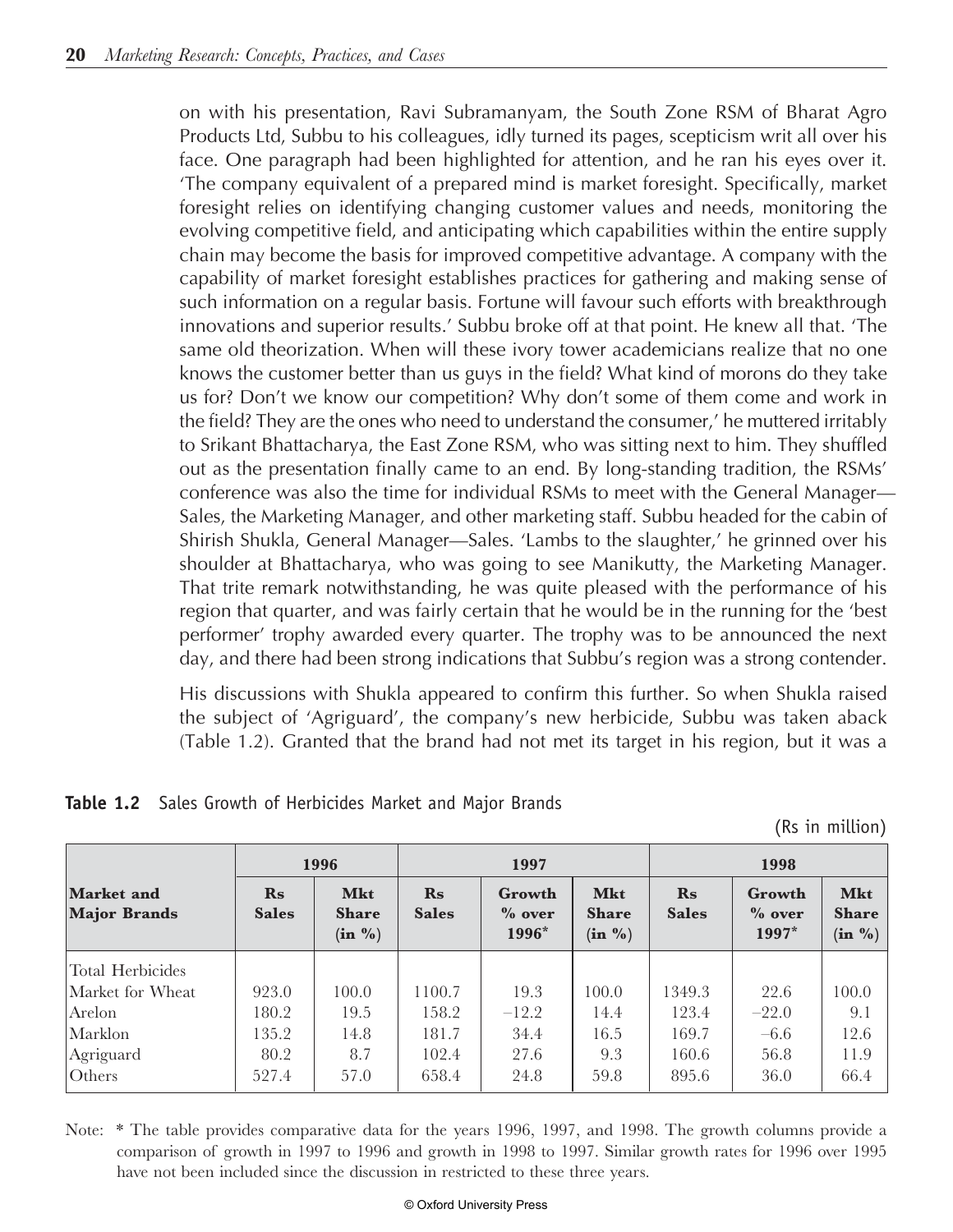relatively small brand and, on the whole, his region had over-shot the target by as much as 12%. Compared with the major competing insecticide brand 'Agrifan', Agriguard was small fry. But Shukla was talking facts and figures. 'Look, Subbu, I know you have done well on the whole. But the point is, these herbicides are a growing market. Look at this data sent out by market research,' Shukla spread a sheet out on his table. Subbu had no choice but to look at the figures, which are shown in Table 1.2.

These are the all-India figures,' Shukla resumed. 'As you can see, herbicides are a fastgrowing market, and not so small, either. And during the period that Agriguard has been growing faster than the market and is set to become the largest brand, it has been doing badly in your region.' 'But that is not true, Shirish, and you know that,' Subbu was furious. 'I don't care what these figures say, but these are not the figures for my region. And everyone knows that Agriguard is the largest seller in the South right now even though it hasn't met the target set by guys who don't know better than to sit in their air-conditioned cabins and churn out data from thin air. You have worked my market! You know nobody is doing as well as we are! Do you believe these figures? Besides, this is comparing apples with potatoes! How can anyone compare growth in market share with achievement of targets?' 'Subbu, you know that we are all expected to adhere to the targets once they have been finalized. You are consulted before finalization,' Shukla was firm.

'Look, Shirish, I have been doing my best. But a company cannot set targets on the basis of guesstimates like these and then expect managers to stick with them,' Subbu shot back. Shirish Shukla looked at Subbu for a while. There was a lot of truth in what his RSM was saying. Unlike pharmaceuticals and consumer goods, there was no independent retail-audit panel in the agrochemicals industry. The all-India figures were arrived at through mutual agreement between the companies, and different companies employed a variety of methods for calculating their final turnover figures. The financial year also varied for many companies. And for the regions, these all-India figures were used as a mere guideline. He thought for a long time. Subbu had cooled down somewhat after his outburst. He realized it was only Shukla's sense of fair play that had let him get away with such arguments and such language, though he believed his arguments were valid.

Shukla spoke after a while, 'Subbu, this problem keeps coming up every once in a while. You say you do not accept these figures. But you know that figures talk louder, longer, and more firmly than mere emotions. Why don't you collect figures for your region and send them to me and to Market Research? They are hampered by the lack of reliable figures. And as you can see, it will be useful to everyone, including yourself.' 'It is their job,' was Subbu's first, instinctive reaction. 'We field people have better things to do than go around collecting data. Besides, do you expect me to do this every month?' Shukla grinned. Subbu's last question indicated that even as he was talking, he had seen the benefit to his region of Shukla's suggestion.

'Try to do it at least once a quarter,' he told Subbu. 'Your field people, with their longterm relationship with the distributors, are more likely to be able to collect such information from them than Mukerjee's (the Market Research Manager's) team.<sup>'1</sup>

<sup>1</sup> Quoted from a published article by Walter Vieira (2000).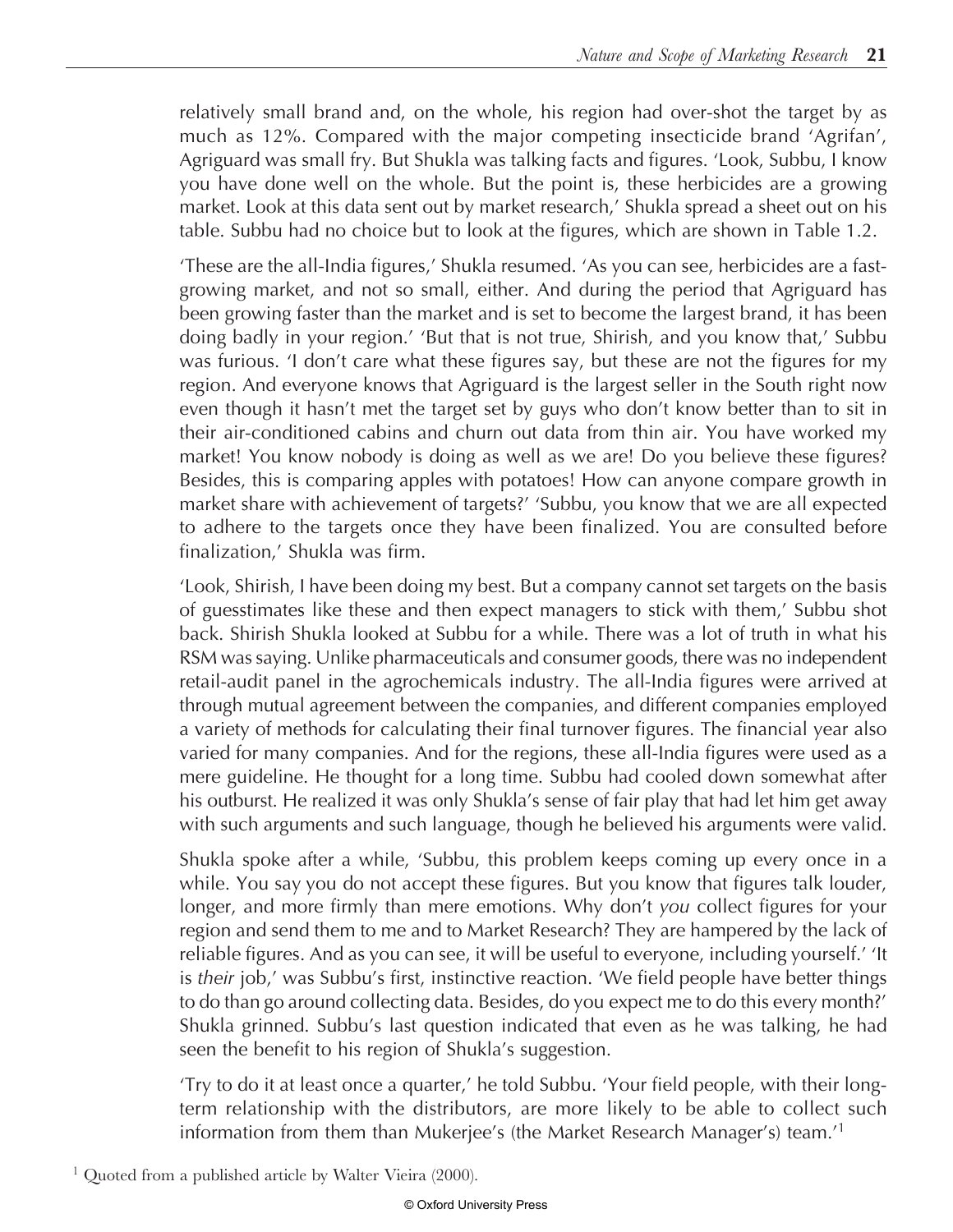## **Questions**

- 1. According to you, whose stand do you think the figures support—Subbu's or Shukla's? Why?
- 2. What kind of information should Subbu collect in order to check whether his stand was right?
- 3. What kind of information should be collected for setting sales targets for a region, so that the people involved will have an idea about the performance of their brand vis-à-vis other brands? Who should collect this information? Why? Will it improve their decisions? How?

# 2. Helping Hands

Urmi Patel looked at her husband with defeated eyes. She found it difficult to accept the conclusion that he had reached and that he was trying to make her see the logic of-that her business was not going to take off. There seemed no reason for it not to. Everyone had said at the time that it was a great idea, even her husband. I do not deny that, Urmi. We all thought so, at the time. Perhaps we should have checked out the market,' said her husband, Ratan. It pained him to see the disappointment on her face. But there was nothing for it. The mistake had to be accepted.

Urmi was thinking about the time, five months earlier, when the idea had first come to her. For years now, she had lived in Ghatkopar, a Gujarati-dominated area of Mumbai. The second of three children, she had been born and brought up in East Africa, where her father had been running a thriving business in textiles. She came to India after her marriage twenty-eight years ago, and about fifteen years ago, her parents had also retired to Mumbai, when her two brothers decided to emigrate to the UK. They lived not far from Urmi, and she had been taking care of them all this while. Now that her own children were grown up, she found more time on her hands, and had been helping her husband out with his business, too. Her knowledge of computers came in handy in that work.

Talking to her neighbours and the neighbours of her parents gradually made her aware of one fact: it had become common among Gujarati families for children to go off to the USA or UK after they grew up. Parents looked upon the phenomenon with pride, and getting their daughters married to 'boys in America' was something of a status symbol. One major impact of this new trend was that parents were usually left behind to fend for themselves. In a country like India, where the joint family system has not disappeared completely even now, and where it was the norm for sons to look after aged parents, this socio-economic change was striking at the roots of social and emotional security, specially in communities like the Gujaratis, where the number of emigrants was high. Societal structure was still not geared to cope with this change, and there were not many governmental or voluntary organizations around to take care of old people in an organized manner. Increasing life-expectancy had made the problem more acute. Urmi Patel saw her parents facing this problem and trying to find ways to come to terms with it. That she was around to lend a hand helped. This set her thinking. What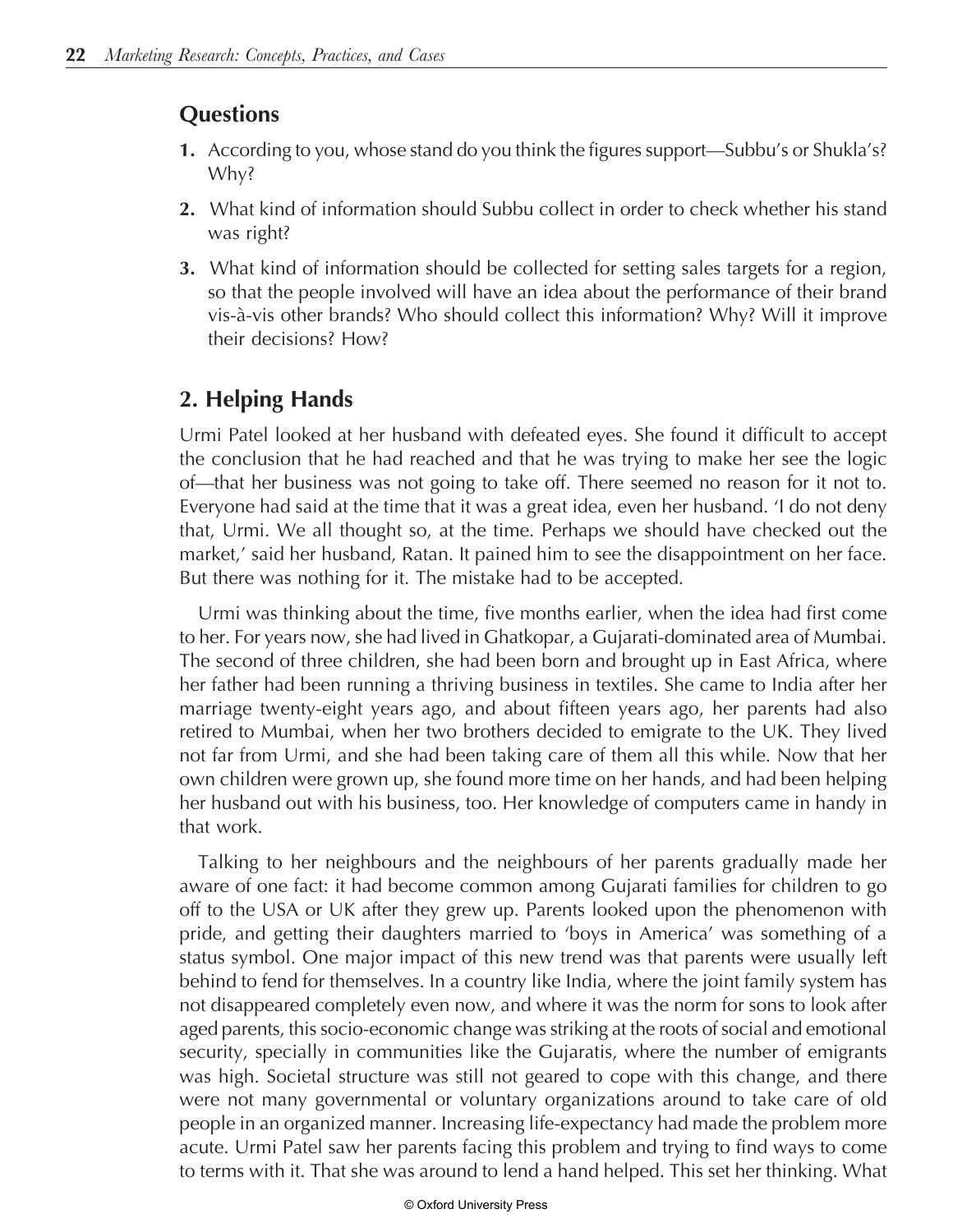about people who did not have any children living nearby? Specially those who were really old and not capable of handling the responsibilities of day-to-day living? She herself had been asked by some neighbours and friends of her parents on many occasions to help out with chores like paying the telephone bill, booking the gas, and calling in the plumber to repair a leaky faucet.

She began to realize that here was the opportunity for an innovative business. She could offer to take care of these tasks for old people in her neighbourhood, at a price. She discussed the idea with her husband and a few trustworthy friends. They agreed that it could be a very profitable business idea, though, of course, like any business idea, it needed to be worked upon. Urmi felt that in this way, she would be providing a much-needed service to the community and, at the same time, making some money. She sat down and made a list of the various tasks she usually had to perform for her parents and their neighbours on a regular basis, and the frequency of each task. She estimated the time she had to spend on each task. Working out the cost of each task was a bit difficult, till her husband suggested that she could follow one of two approaches: either ask various artisans how much they would charge for each such task and cost it accordingly, or estimate the cost of her time on the basis of the salary she would expect to get per month for a full time, eight-hour-a-day job. She opted for the second method, since it was not possible to get correct estimates from others for all the tasks on her list. Having calculated the costs on this basis, she now had the list of services she could offer, the frequency with which she would offer them, and the prices she would charge. She was now all set to make a beginning. She decided that she would offer her services at \$100 per month, in American currency, for a standard set of services (Table 1.3).

This would cover most of the routine requirements, and the \$100 charge would provide her a tidy profit. Additional services, such as banking, were optional and would be charged extra on a pro-rata basis. She would visit each subscribing household once a week to check up on their requirements. In addition, she was always available on call, and arranging for medical aid would be on a priority basis, any time of the day. Urmi decided that she would approach the children settled abroad for subscription to her

| <b>Service</b>            | <b>Frequency</b>       |
|---------------------------|------------------------|
| • Shopping for provisions | — once a fortnight     |
| • Shopping for vegetables | — once a week          |
| • Other shopping          | — once a month         |
| • Payment of electricity  | — once a month         |
| and telephone bills       |                        |
| • Plumbing/electrical     | — once a fortnight     |
| repairs and carpentry     |                        |
| work                      |                        |
| • Booking of gas          | — once a month         |
| • Outing for the couple   | — once a month         |
| (to temples, etc.)        |                        |
| • Group outing/picnic     | — once in three months |
| for all clients           |                        |

**Table 1.3** List of Services Offered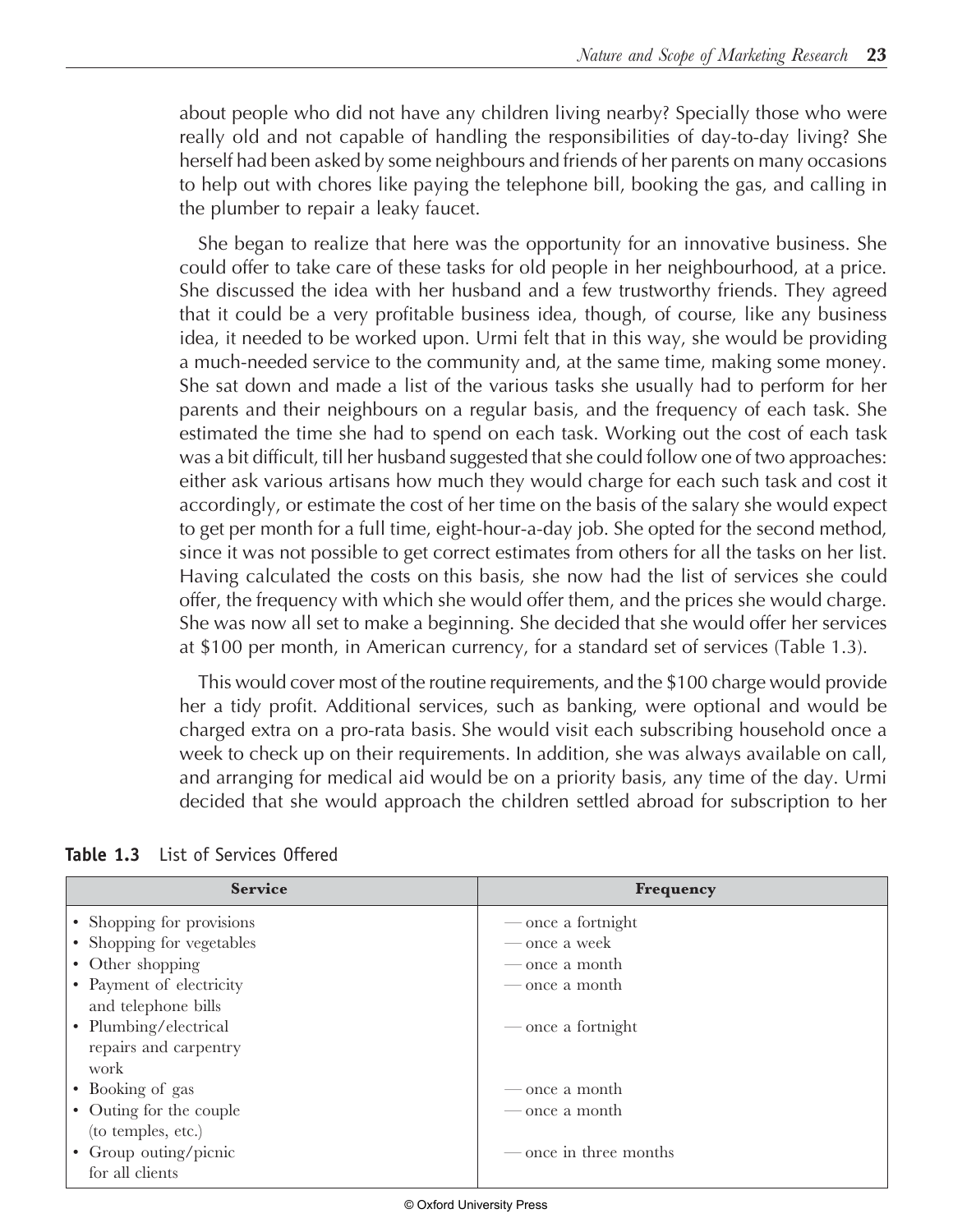services for their parents. On the basis of her experience with her own parents and their friends, she was quite sure that there was a good market for her services, which she decided to name 'Helping Hands'. Given the financial position of most of the Gujaratis abroad, and the peace of mind her services would provide, she was confident that the \$100 charge would not be found excessive. She estimated that in the first year, she would be able to obtain at least 30 such subscriptions, which would give her a monthly profit of about Rs 2,000 per subscribing household on an average. She got 500 copies of an attractive brochure printed at a cost of Rs 15,000, and mailed them to her brothers for distribution. Even though she found the printing costs rather high, she realized it was important for the brochures to be eye-catching and classy looking. She also devised an attractive advertisement in the form of an open letter, and advertised in India Abroad and two other similar magazines with NRIs as the target audience. She then sat down to wait for the response she was sure would follow.

Nothing happened for two months. Urmi was beginning to despair, when the phone rang one morning. A Mrs Shah was on the line from London, enquiring about details relating to Helping Hands. A friend who had come across the advertisement in *India* Abroad had told her about it. Enthusiastically, Urmi told her about it, and offered to send her the brochure. Mrs Shah was interested, but thought that \$100 per month, or its equivalent in pounds sterling, was a bit on the high side for such a service. She asked Urmi to send a copy of her brochure. She would discuss it with her husband and get back to Urmi within ten days, if they were interested in subscribing. That was the only call she ever received, till the younger of her brothers had called that morning. He had inquired with some friends, he said, people he thought would be interested. But he had come up against an unexpected difficulty. People were not very willing to let strangers walk into a house inhabited by just old people. He had tried reassuring them, saying it was his sister offering the service, so there was no risk. But a friend of his had asked right out how she could guarantee the reliability of the people she would have to employ—the plumbers, the electricians, etc. Urmi was aghast. The possibility had never occurred to her. 'Can you not explain to them that that would be my responsibility?' she asked her brother. 'After all, such services are fairly common in the West.' 'I did try, Urmilben. But to tell you the truth, I would feel the same concern for our parents, about letting some unknown workers into the house, if you were not around to supervise, along with Ratanbhai or Rakesh,' he said, referring to her husband and son. 'It is different out here because most of these services are provided by the borough councils, which are official bodies.' And that was that. If acquaintances had that fear, she had no hope in the world of being able to guarantee reliability to unknown people. That was perhaps why nobody had subscribed. She mentioned the conversation to her husband in the evening and, as she had been dreading, he agreed with her brother. 'You should have surveyed the market,' he said. Despite the disappointment, Urmi knew he was right. All the effort, the planning, and the expenditure on promotion, had been in vain. As things stood, there was no market for her idea.